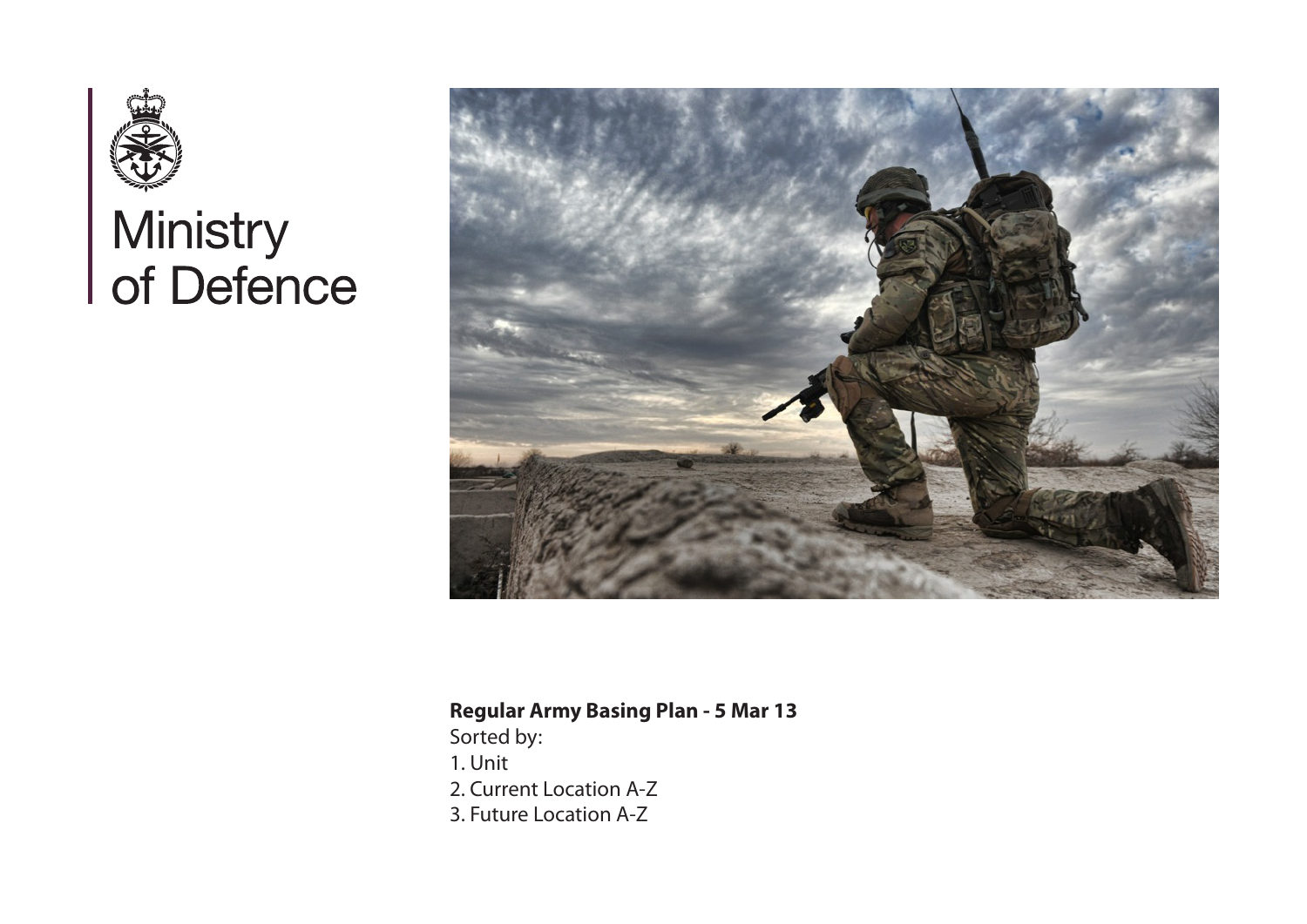#### **REGULAR ARMY BASING PLAN - 5 MAR 13 SORTED BY UNIT**

| Army 2020 Name                                                              | A2020                | <b>Current Location</b>  | <b>Current Location</b>           | <b>Future Location</b> | <b>Future Location</b>            | <b>Estimated</b> | <b>Notes</b>   |
|-----------------------------------------------------------------------------|----------------------|--------------------------|-----------------------------------|------------------------|-----------------------------------|------------------|----------------|
|                                                                             | <b>Unit Size</b>     |                          | Constituency                      |                        | Constituency                      | <b>Move Date</b> |                |
| Headquarters 1 <sup>st</sup> (United Kingdom) Division                      | 2* HQ                | Herford                  | Germany                           | York                   | York Outer                        | 2015             |                |
| Headquarters 3 <sup>rd</sup> (United Kingdom) Division                      | $2*$ HQ              | <b>Bulford</b>           | <b>Devizes</b>                    | <b>Bulford</b>         | <b>Devizes</b>                    | No Change        |                |
| <b>Headquarters Force Troops</b>                                            | $2*$ HQ              | Upavon                   | Devizes                           | Upavon                 | <b>Devizes</b>                    | No Change        |                |
| <b>Headquarters Support Command</b>                                         | $2*$ HQ              | Aldershot                | Aldershot                         | Aldershot              | Aldershot                         | No Change        |                |
| <b>Headquarters London District</b>                                         | $2*$ HQ              | London                   | Cities of London &<br>Westminster | London                 | Cities of London &<br>Westminster | No Change        |                |
| Headquarters 1 <sup>st</sup> Armoured Infantry Brigade                      | $1*$ HQ              | <b>Tidworth</b>          | <b>Devizes</b>                    | Tidworth               | Devizes                           | No Change        |                |
| Headquarters 12 <sup>th</sup> Armoured Infantry Brigade                     | 1* HQ                | <b>Bulford</b>           | <b>Devizes</b>                    | <b>Bulford</b>         | Devizes                           | No Change        |                |
| Headquarters 20 <sup>th</sup> Armoured Infantry Brigade                     | 1* HQ                | Sennelager               | Germany                           | <b>Bulford</b>         | <b>Devizes</b>                    | <b>NB 2017</b>   | $\overline{1}$ |
| <b>Headquarters 16 Air Assault Brigade</b>                                  | $1*$ HQ              | Colchester               | Colchester                        | Colchester             | Colchester                        | No Change        |                |
| Headquarters 101 Logistic Brigade                                           | $1*$ HQ              | Aldershot                | Aldershot                         | Aldershot              | Aldershot                         | No Change        |                |
| Headquarters 51 <sup>st</sup> Infantry Brigade and Headquarters Scotland    | 1* HQ                | Stirling                 | <b>Stirling County</b>            | Edinburgh<br>(Redford) | <b>Edinburgh South West</b>       | NB 2014          |                |
| Headquarters 4 <sup>th</sup> Infantry Brigade and Headquarters North East   | 1* HQ                | Catterick                | Richmond (Yorks)                  | Catterick              | Richmond (Yorks)                  | No Change        | 2              |
| Headquarters 4 <sup>th</sup> Infantry Brigade and Headquarters North East   | $1*$ HQ              | York                     | <b>York Outer</b>                 | Catterick              | Richmond (Yorks)                  | NB 2014          | 2              |
| Headquarters 7 <sup>th</sup> Infantry Brigade and Headquarters East         | $1*$ HQ              | Chilwell                 | Broxtowe                          | Chilwell               | <b>Broxtowe</b>                   | No Change        | 3              |
| Headquarters 160 <sup>th</sup> Infantry Brigade and Headquarters Wales      | 1* HQ                | <b>Brecon</b>            | Brecon & Radnorshire              | Brecon                 | Brecon & Radnorshire              | No Change        |                |
| Headquarters 42 <sup>nd</sup> Infantry Brigade and Headquarters North West  | $1*$ HQ              | Preston                  | Fylde                             | Preston                | Fvlde                             | No Change        |                |
| Headquarters 38 <sup>th</sup> Irish Brigade                                 | $1*$ HQ              | Lisburn                  | Lagan Valley                      | Lisburn                | Lagan Vallev                      | No Change        |                |
| Headquarters 11 <sup>th</sup> Infantry Brigade and Headquarters South East  | $1*$ HQ              | Aldershot                | Aldershot                         | Aldershot              | Aldershot                         | No Change        | $\overline{4}$ |
| Headquarters 11 <sup>th</sup> Infantry Brigade and Headquarters South East  | $1*$ HQ              | Shorncliffe              | Folkestone & Hythe                | Aldershot              | Aldershot                         | 2014             | 4              |
| <b>Headquarters 102 Logistic Brigade</b>                                    | $1*$ HQ              | Gütersloh                | Germany                           | Grantham               | Grantham & Stamford               | NB 2015          |                |
| Headquarters 104 Logistic Support Brigade                                   | 1* HQ                | South Cerney             | Cotswold                          | South Cerney           | Cotswold                          | No Change        |                |
| <b>Headquarters 2 Medical Brigade</b>                                       | $1*$ HQ              | Strensall                | Ryedale                           | Strensall              | Ryedale                           | No Change        |                |
| Headquarters 1 <sup>st</sup> Artillery Brigade and Headquarters South West  | $1*$ HQ              | Upavon                   | <b>Devizes</b>                    | Tidworth               | <b>Devizes</b>                    | NB 2014          | 5              |
| Headquarters 1 <sup>st</sup> Artillery Brigade and Headquarters South West  | $1*$ HQ              | <b>Tidworth</b>          | <b>Devizes</b>                    | <b>Tidworth</b>        | <b>Devizes</b>                    | No Change        | 5              |
| <b>Headquarters 8 Engineer Brigade</b>                                      | $1*$ HQ              | Upavon                   | <b>Devizes</b>                    | Minley                 | Aldershot                         | NB 2014          |                |
| Headquarters 1 <sup>st</sup> Signal Brigade                                 | $1*$ HQ              | Innsworth                | Tewkesbury                        | Innsworth              | Tewkesbury                        | No Change        |                |
| Headquarters 11 <sup>th</sup> Signal Brigade and Headquarters West Midlands | $1*$ HQ              | Donnington               | The Wrekin                        | Donnington             | The Wrekin                        | No Change        | 6              |
| Headquarters 11 <sup>th</sup> Signal Brigade and Headquarters West Midlands | $1*$ HQ              | Shrewsbury               | Shrewsbury & Atcham               | Donnington             | The Wrekin                        | 2015             | 6              |
| Headquarters 1 Intelligence & Surveillance Brigade                          | 1* HQ                | Upavon                   | Devizes                           | Upavon                 | <b>Devizes</b>                    | No Change        |                |
| Headquarters 1 <sup>st</sup> Military Police Brigade                        | 1* HQ                | New organisation         | N/A                               | Andover                | North West Hampshire              | No Change        |                |
| The Household Cavalry Regiment                                              | Major Unit Windsor   |                          | Windsor                           | Windsor                | Windsor                           | No Change        |                |
| The Household Cavalry Mounted Regiment                                      | Major Unit Hyde Park |                          | Cities of London &<br>Westminster | <b>Hyde Park</b>       | Cities of London &<br>Westminster | No Change        |                |
| 1 <sup>st</sup> The Queen's Dragoon Guards                                  |                      | Major Unit Sennelager    | Germany                           | Swanton Morley         | <b>Mid Norfolk</b>                | 2015             |                |
| The Royal Scots Dragoon Guards (Carabiniers and Greys)                      |                      | Major Unit Fallingbostel | Germany                           | Leuchars               | North East Fife                   | 2015             |                |
| The Royal Dragoon Guards                                                    | Major Unit Catterick |                          | Richmond (Yorks)                  | Catterick              | <b>Richmond (Yorks)</b>           | No Change        |                |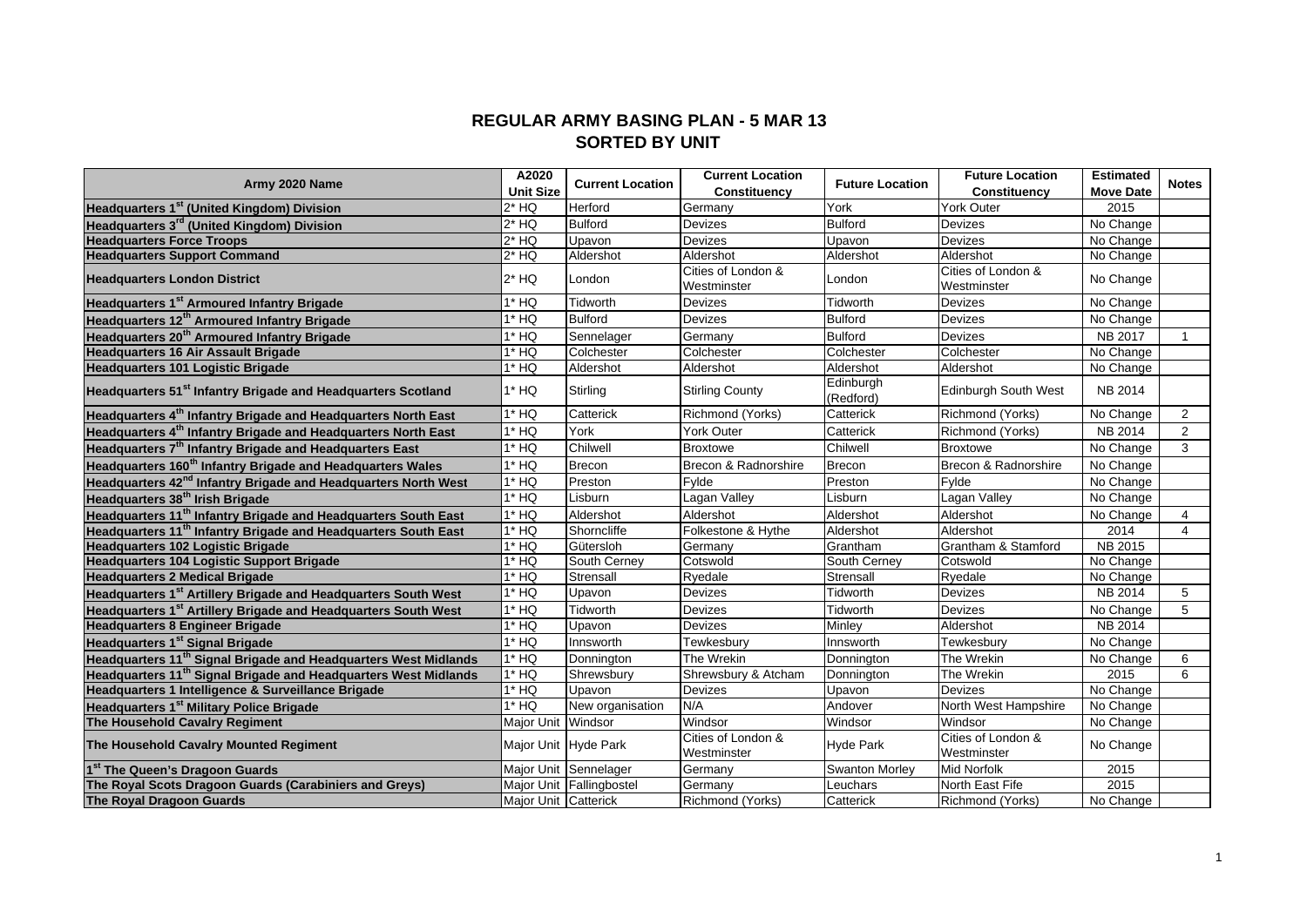|                                                         | A2020                  |                            | <b>Current Location</b>      | <b>Future Location</b> | <b>Estimated</b>             |                  |                |
|---------------------------------------------------------|------------------------|----------------------------|------------------------------|------------------------|------------------------------|------------------|----------------|
| Army 2020 Name                                          | <b>Unit Size</b>       | <b>Current Location</b>    | Constituency                 | <b>Future Location</b> | Constituency                 | <b>Move Date</b> | <b>Notes</b>   |
| The Queen's Royal Hussars (Queen's Own and Royal Irish) |                        | Major Unit Sennelager      | Germany                      | Tidworth               | Devizes                      | NB 2017          |                |
| <b>The Royal Lancers</b>                                | Major Unit   Catterick |                            | Richmond (Yorks)             | Catterick              | Richmond (Yorks)             | No Change        | 7              |
| <b>The Royal Lancers</b>                                | Major Unit Hohne       |                            | Germany                      | Catterick              | Richmond (Yorks)             | 2015             | $\overline{7}$ |
| The King's Royal Hussars                                | Major Unit Tidworth    |                            | <b>Devizes</b>               | Tidworth               | Devizes                      | No Change        |                |
| The Light Dragoons                                      |                        | Major Unit Swanton Morley  | <b>Mid Norfolk</b>           | Catterick              | Richmond (Yorks)             | 2015             |                |
| <b>Royal Tank Regiment</b>                              | Major Unit Tidworth    |                            | <b>Devizes</b>               | Tidworth               | Devizes                      | No Change        |                |
| <b>Royal Tank Regiment</b>                              | Major Unit Honington   |                            | <b>Bury St Edmunds</b>       | Tidworth               | Devizes                      | 2014             |                |
| 1st Regiment Royal Horse Artillery                      | Major Unit Tidworth    |                            | <b>Devizes</b>               | Larkhill               | Devizes                      | NB 2017          |                |
| 3rd Regiment Royal Horse Artillery                      | Major Unit Hohne       |                            | Germany                      | Albemarle              | Hexham                       | 2015             |                |
| 4 <sup>th</sup> Regiment Royal Artillery                | Major Unit Topcliffe   |                            | Vale of York                 | Topcliffe              | Vale of York                 | No Change        |                |
| $5^{\text{th}}$<br><b>Regiment Royal Artillery</b>      | Major Unit Catterick   |                            | Richmond (Yorks)             | Catterick              | Richmond (Yorks)             | No Change        |                |
| <b>Parachute Regiment Royal Horse Artillery</b>         |                        | Major Unit Colchester      | Colchester                   | Colchester             | Colchester                   | No Change        |                |
| 12 <sup>th</sup> Regiment Royal Artillery               |                        | Major Unit Thorney Island  | Chichester                   | Thorney Island         | Chichester                   | No Change        |                |
| 16 <sup>th</sup> Regiment Royal Artillery               |                        | Major Unit North Luffenham | <b>Rutland Melton</b>        | Thorney Island         | Chichester                   | 2014             |                |
| 19 <sup>th</sup> Regiment Royal Artillery               | Major Unit Tidworth    |                            | Devizes                      | Larkhill               | Devizes                      | NB 2017          |                |
| 26 <sup>th</sup> Regiment Royal Artillery               | Major Unit Gütersloh   |                            | Germany                      | Larkhill               | Devizes                      | <b>NB 2017</b>   |                |
| 29 <sup>th</sup> Commando Regiment Royal Artillery      | Major Unit Plymouth    |                            | City of Plymouth             | Plymouth               | City of Plymouth             | No Change        |                |
| 32 <sup>nd</sup> Regiment Royal Artillery               | Major Unit Larkhill    |                            | <b>Devizes</b>               | Larkhill               | Devizes                      | No Change        |                |
| 47 <sup>th</sup> Regiment Royal Artillery               |                        | Major Unit Thorney Island  | Chichester                   | Larkhill               | <b>Devizes</b>               | 2013-4           |                |
| 21 Engineer Regiment                                    | Major Unit Ripon       |                            | Skipton & Ripon              | Catterick              | Richmond (Yorks)             | NB 2017          |                |
| <b>22 Engineer Regiment</b>                             |                        | Major Unit Perham Down     | <b>Devizes</b>               | Perham Down            | <b>Devizes</b>               | No Change        |                |
| 23 Engineer Regiment (Air Assault)                      |                        | Major Unit Woodbridge      | Suffolk Coastal              | Woodbridge             | <b>Suffolk Coastal</b>       | No Change        |                |
| 26 Engineer Regiment                                    |                        | Major Unit Perham Down     | <b>Devizes</b>               | Perham Down            | <b>Devizes</b>               | No Change        |                |
| 32 Engineer Regiment                                    | Major Unit Hohne       |                            | Germany                      | Catterick              | Richmond (Yorks)             | 2015             |                |
| 33 Engineer Regiment (Explosive Ordnance Disposal)      | Major Unit Wimbish     |                            | Saffron Waldren              | Wimbish                | Saffron Waldren              | No Change        |                |
| 35 Engineer Regiment                                    |                        | Major Unit Paderborn       | Germany                      | Perham Down            | <b>Devizes</b>               | NB 2017          |                |
| 36 Engineer Regiment                                    |                        | Major Unit Maidstone       | Maidstone & Weald            | Maidstone              | Maidstone & Weald            | No Change        |                |
| <b>39 Engineer Regiment</b>                             | Major Unit Kinloss     |                            | Morav                        | Kinloss                | Morav                        | No Change        |                |
| 42 Engineer Regiment (Geographic)                       |                        | Major Unit Hermitage       | Newbury                      | RAF Wyton              | North West<br>Cambridgeshire | 2014             |                |
| 101 Engineer Regiment (Explosive Ordnance Disposal)     | Major Unit Wimbish     |                            | Saffron Waldren              | Wimbish                | Saffron Waldren              | No Change        |                |
| 62 Works Group Royal Engineers                          | Maior Unit Chilwell    |                            | <b>Broxtowe</b>              | Chilwell               | <b>Broxtowe</b>              | No Change        |                |
| 63 Works Group Royal Engineers                          | Major Unit Chilwell    |                            | <b>Broxtowe</b>              | Chilwell               | <b>Broxtowe</b>              | No Change        |                |
| 64 Works Group Royal Engineers                          | Major Unit Chilwell    |                            | <b>Broxtowe</b>              | Chilwell               | <b>Broxtowe</b>              | No Change        |                |
| 66 Works Group Royal Engineers                          | Major Unit Chilwell    |                            | <b>Broxtowe</b>              | Chilwell               | <b>Broxtowe</b>              | No Change        |                |
| 20 Works Group Royal Engineers (Air Support)            | Major Unit Wittering   |                            | North West<br>Cambridgeshire | Wittering              | North West<br>Cambridgeshire | No Change        |                |
| 59 Independent Commando Squadron Royal Engineers        | Major Unit Chivenor    |                            | North Devon                  | Chivenor               | North Devon                  | No Change        |                |
| <b>Military Stabilisation Support Group</b>             | Minor Unit Larkhill    |                            | <b>Devizes</b>               | Hermitage              | <b>Newbury</b>               | <b>NB 2014</b>   |                |
| <b>Military Stabilisation Support Group</b>             | Minor Unit Minley      |                            | Aldershot                    | Hermitage              | Newbury                      | NB 2014          |                |
| 1 <sup>st</sup> Signal Regiment                         | Major Unit Herford     |                            | Germany                      | Stafford               | Stafford                     | 2015             |                |
| 2 <sup>nd</sup> Signal Regiment                         | Major Unit York        |                            | York Outer                   | York                   | York Outer                   | No Change        |                |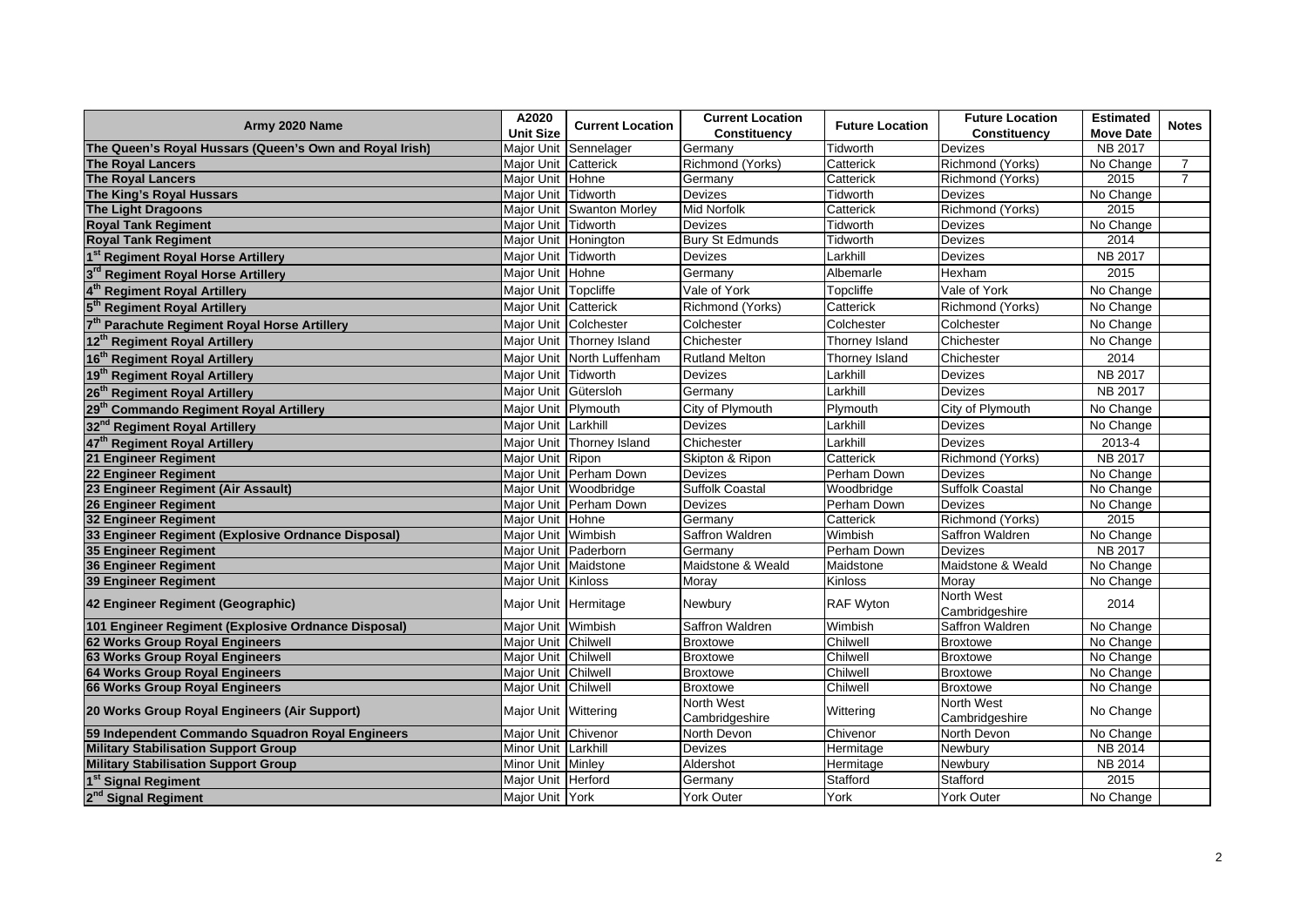| Army 2020 Name                                          | A2020                 |                              | <b>Current Location</b>           |                        | <b>Future Location</b>            | <b>Estimated</b>  |              |
|---------------------------------------------------------|-----------------------|------------------------------|-----------------------------------|------------------------|-----------------------------------|-------------------|--------------|
|                                                         | <b>Unit Size</b>      | <b>Current Location</b>      | Constituency                      | <b>Future Location</b> | Constituency                      | <b>Move Date</b>  | <b>Notes</b> |
| 3rd Signal Regiment                                     | Major Unit Bulford    |                              | <b>Devizes</b>                    | <b>Bulford</b>         | <b>Devizes</b>                    | No Change         |              |
| 10 <sup>th</sup> Signal Regiment                        | Maior Unit   Corsham  |                              | <b>North Wiltshire</b>            | Corsham                | North Wiltshire                   | No Change         | 8            |
| 14 <sup>th</sup> Signal Regiment (Electronic Warfare)   | Major Unit Brawdy     |                              | Preseli Pembrokeshire             | <b>St Athan</b>        | Vale of Glamorgan                 | <b>NB 2018</b>    |              |
| 15 <sup>th</sup> Signal Regiment (Information Systems)  | Major Unit Blandford  |                              | North Dorset                      | <b>Blandford</b>       | <b>North Dorset</b>               | No Change         |              |
| 16 <sup>th</sup> Signal Regiment                        | Major Unit Elmpt      |                              | Germany                           | Stafford               | Stafford                          | 2015              |              |
| 21 <sup>st</sup> Signal Regiment                        | Major Unit Colerne    |                              | <b>North Wiltshire</b>            | Colerne                | North Wiltshire                   | No Change         |              |
| 22 <sup>nd</sup> Signal Regiment                        | Major Unit Stafford   |                              | Stafford                          | Stafford               | Stafford                          | No Change         |              |
| 30 <sup>th</sup> Signal Regiment                        | Major Unit Bramcote   |                              | Nuneaton                          | Bramcote               | Nuneaton                          | No Change         |              |
| 216 (Air Assault) Signal Squadron                       |                       | Minor Unit   Colchester      | Colchester                        | Colchester             | Colchester                        | No Change         |              |
| <b>Battalion Grenadier Guards</b>                       |                       | Major Unit Aldershot (Lille) | Aldershot                         | Aldershot (Keogh)      | Aldershot                         | 2015              | 9            |
| <b>Battalion Coldstream Guards</b>                      | Major Unit Windsor    |                              | Windsor                           | Windsor                | Windsor                           | No Change         | 9            |
| <b>Battalion Scots Guards</b>                           | Major Unit Catterick  |                              | Richmond (Yorks)                  | Aldershot (Mons)       | Aldershot                         | 2015              | 9            |
| <b>Battalion Irish Guards</b>                           |                       | Major Unit Aldershot (Mons)  | Aldershot                         | Hounslow               | Feltham & Heston                  | 2015              | 9            |
| 1 <sup>st</sup> Battalion Welsh Guards                  |                       | Major Unit Hounslow          | Feltham & Heston                  | Pirbright              | Woking                            | NB summer<br>2013 | 9            |
| <b>Public Duties Incremental Companies</b>              |                       | Minor Unit   Wellington Bks  | Cities of London &<br>Westminster | <b>Wellington Bks</b>  | Cities of London &<br>Westminster | No Change         | 9            |
| <b>Battalion The Royal Regiment of Scotland</b>         |                       | Major Unit Edinburgh         | <b>Edinburgh South West</b>       | <b>Belfast</b>         | <b>Belfast East</b>               | 2014              |              |
| <b>Battalion The Royal Regiment of Scotland</b>         |                       | Major Unit Edinburgh         | Midlothian                        | Edinburgh              | Midlothian                        | No Change         |              |
| <b>Battalion The Royal Regiment of Scotland</b>         |                       | Major Unit Fort George       | Inverness                         | Fort George            | Inverness                         | No Change         |              |
| <b>Battalion The Royal Regiment of Scotland</b>         |                       | Major Unit Fallingbostel     | Germany                           | Catterick              | Richmond (Yorks)                  | 2015              |              |
| <b>Battalion The Royal Regiment of Scotland</b>         |                       | Minor Unit Canterbury        | Canterbury                        | Edinburgh              | Edinburgh South West              | 2014              |              |
| <b>Battalion The Princess of Wales's Royal Regiment</b> |                       | Major Unit Paderborn         | Germany                           | <b>Bulford</b>         | <b>Devizes</b>                    | NB 2017           | 10           |
| <b>Battalion The Princess of Wales's Royal Regiment</b> | Major Unit Woolwich   |                              | Greenwich & Woolwich              | Cyprus                 | Cyprus                            | 2014              | 10           |
| <b>Battalion The Duke of Lancaster's Regiment</b>       | Major Unit Catterick  |                              | Richmond (Yorks)                  | Catterick              | Richmond (Yorks)                  | No Change         | 10           |
| <b>Battalion The Duke of Lancaster's Regiment</b>       | Major Unit Weeton     |                              | Fylde                             | Weeton                 | Fylde                             | No Change         | 10           |
| <b>Battalion The Royal Regiment of Fusiliers</b>        | Maior Unit Tidworth   |                              | <b>Devizes</b>                    | <b>Tidworth</b>        | Devizes                           | No Change         |              |
| <b>Battalion The Royal Anglian Regiment</b>             | Major Unit Bulford    |                              | <b>Devizes</b>                    | Woolwich               | Greenwich & Woolwich              | 2014              | 10           |
| <b>Battalion The Royal Anglian Regiment</b>             |                       | Major Unit Cottesmore        | <b>Rutland Melton</b>             | Cottesmore             | <b>Rutland Melton</b>             | No Change         | 10           |
| <b>Battalion The Yorkshire Regiment</b>                 |                       | Major Unit Warminster        | South West Wiltshire              | Warminster             | South West Wiltshire              | No Change         | 10           |
| <b>Battalion The Yorkshire Regiment</b>                 | Major Unit Munster    |                              | Germany                           | Cyprus                 | Cyprus                            | 2013              | 10           |
| <b>Battalion The Mercian Regiment</b>                   | Major Unit Catterick  |                              | Richmond (Yorks)                  | <b>Bulford</b>         | Devizes                           | 2014              |              |
| <b>Battalion The Mercian Regiment</b>                   | Major Unit Belfast    |                              | <b>Belfast East</b>               | Chester                | City of Chester                   | 2014              |              |
| <b>Battalion The Royal Welsh</b>                        | Major Unit Tidworth   |                              | <b>Devizes</b>                    | Tidworth               | <b>Devizes</b>                    | No Change         |              |
| <b>Battalion The Royal Irish Regiment</b>               | Maior Unit ITern Hill |                              | North Shropshire                  | Tern Hill              | North Shropshire                  | No Change         |              |
| <b>Battalion The Parachute Regiment</b>                 |                       | Major Unit No Change         | N/A                               | No Change              | N/A                               | No Change         |              |
| <b>Battalion The Parachute Regiment</b>                 |                       | Major Unit Colchester        | Colchester                        | Colchester             | Colchester                        | No Change         |              |
| <b>Battalion The Parachute Regiment</b>                 |                       | Maior Unit   Colchester      | Colchester                        | Colchester             | Colchester                        | No Change         |              |
| <b>Battalion The Royal Gurkha Rifles</b>                |                       | Major Unit Shorncliffe       | Folkestone & Hythe                | <b>Brunei</b>          | <b>Brunei</b>                     | 2013              | 11           |
| 2 <sup>nd</sup> Battalion The Royal Gurkha Rifles       | Major Unit Brunei     |                              | <b>Brunei</b>                     | Shorncliffe            | Folkestone & Hythe                | 2013              | 11           |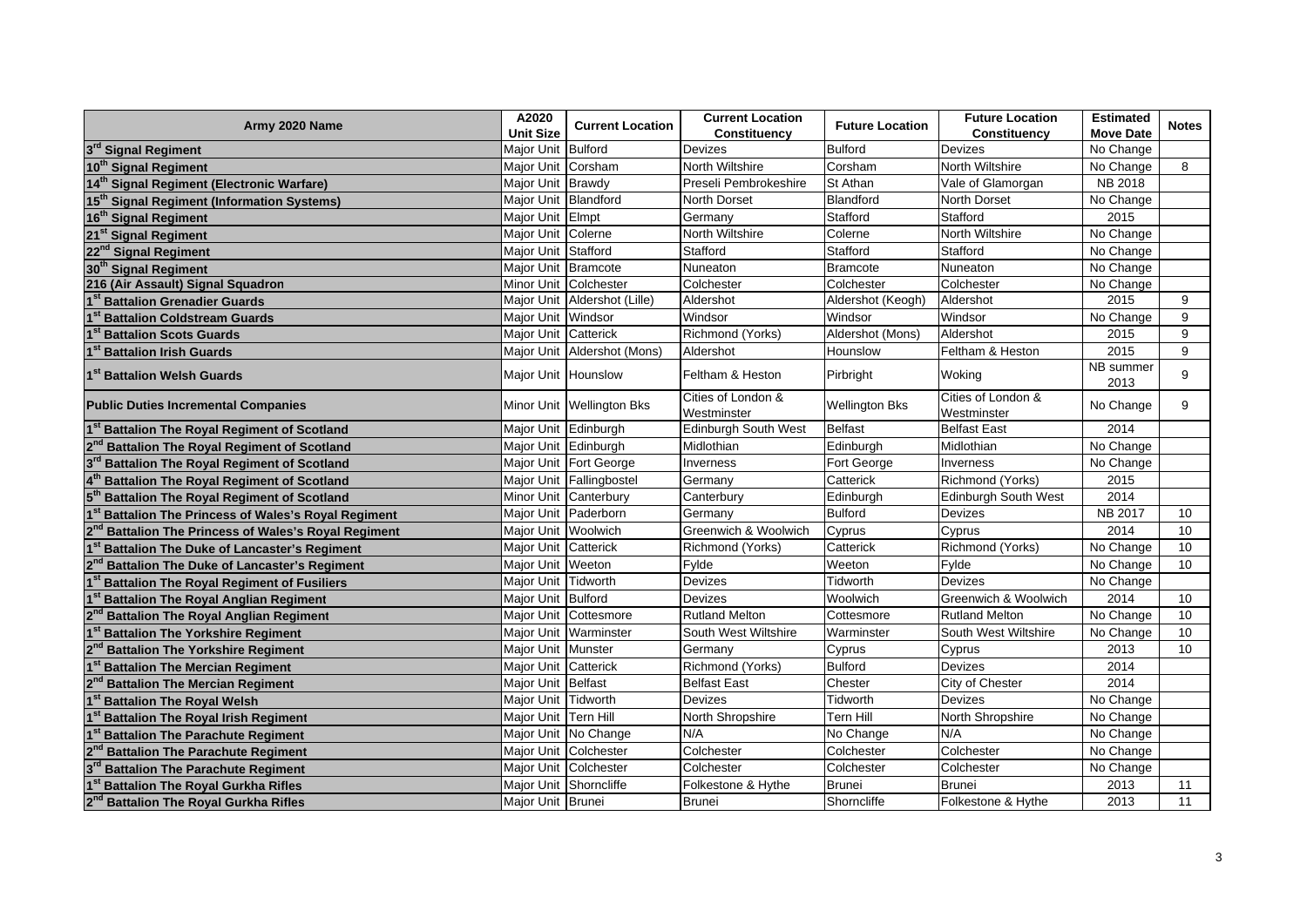| Army 2020 Name                                                                         | A2020                | <b>Current Location</b>  | <b>Current Location</b>                      |                         | <b>Future Location</b>             | <b>Estimated</b> |              |
|----------------------------------------------------------------------------------------|----------------------|--------------------------|----------------------------------------------|-------------------------|------------------------------------|------------------|--------------|
|                                                                                        | <b>Unit Size</b>     |                          | Constituency                                 | <b>Future Location</b>  | Constituency                       | <b>Move Date</b> | <b>Notes</b> |
| 1 <sup>st</sup> Battalion The Rifles                                                   |                      | Major Unit Chepstow      | Forest of Dean                               | Chepstow                | Forest of Dean                     | No Change        |              |
| <b>Battalion The Rifles</b>                                                            |                      | Major Unit   Ballykinler | Down South                                   | Ballykinler             | Down South                         | No Change        |              |
| 3rd Battalion The Rifles                                                               | <b>Major Unit</b>    | Edinburgh<br>(Redford)   | <b>Edinburgh South West</b>                  | Edinburgh<br>(Dreghorn) | <b>Edinburgh South West</b>        | 2014             |              |
| 4 <sup>th</sup> Battalion The Rifles                                                   | Major Unit Bulford   |                          | <b>Devizes</b>                               | Aldershot               | Aldershot                          | 2015             |              |
| 5 <sup>th</sup> Battalion The Rifles                                                   |                      | Maior Unit Paderborn     | Germany                                      | <b>Bulford</b>          | <b>Devizes</b>                     | <b>NB 2016</b>   |              |
| 1 Regiment Army Air Corps                                                              | Major Unit Gütersloh |                          | Germany                                      | Yeovilton               | South Somerset                     | 2015-6           |              |
| 1 Regiment Army Air Corps                                                              | Major Unit Dishforth |                          | Vale of York                                 | Yeovilton               | South Somerset                     | 2015-6           |              |
| 3 Regiment Army Air Corps                                                              |                      | Major Unit Wattisham     | Bury St Edmunds / South Wattisham<br>Suffolk |                         | Bury St Edmunds / South<br>Suffolk | No Change        |              |
| 4 Regiment Army Air Corps                                                              |                      | Major Unit Wattisham     | Bury St Edmunds / South Wattisham<br>Suffolk |                         | Bury St Edmunds / South<br>Suffolk | No Change        |              |
| <b>5 Regiment Army Air Corps</b>                                                       | Major Unit Belfast   |                          | <b>Belfast East</b>                          | <b>Belfast</b>          | <b>Belfast East</b>                | No Change        |              |
| 1 Close Support Logistic Regiment The Royal Logistic Corps                             | Major Unit Gütersloh |                          | Germany                                      | <b>Bicester</b>         | Banbury                            | 2016             | 12           |
| 3 Close Support Logistic Regiment The Royal Logistic Corps                             | Major Unit Abingdon  |                          | Wantage                                      | Aldershot               | Aldershot                          | NB 2014          |              |
| 4 Close Support Logistic Regiment The Royal Logistic Corps                             | Major Unit Abingdon  |                          | $\overline{\text{W}}$ antage                 | Abingdon                | Wantage                            | No Change        |              |
| 6 Force Logistic Regiment The Royal Logistic Corps                                     | Major Unit Gütersloh |                          | Germany                                      | <b>Dishforth</b>        | Skipton & Ripon                    | NB 2016          |              |
| 7 Force Logistic Regiment The Royal Logistic Corps                                     | Major Unit Bielefeld |                          | Germany                                      | Cottesmore              | <b>Rutland Melton</b>              | 2013             |              |
| 9 Theatre Logistic Regiment The Royal Logistic Corps                                   |                      | Major Unit Hullavington  | <b>North Wiltshire</b>                       | Hullavington            | North Wiltshire                    | No Change        |              |
| 10 The Queen's Own Gurkha Logistic Regiment                                            | Major Unit Aldershot |                          | Aldershot                                    | Aldershot               | Aldershot                          | No Change        |              |
| 11 Explosive Ordnance Disposal Regiment The Royal Logistic Corps                       | Major Unit Didcot    |                          | Wantage                                      | <b>Didcot</b>           | Wantage                            | No Change        |              |
| 13 Air Assault Support Regiment The Royal Logistic Corps                               |                      | Major Unit Colchester    | Colchester                                   | Colchester              | Colchester                         | No Change        |              |
| 17 Port & Maritime Regiment The Royal Logistic Corps                                   |                      | Major Unit Marchwood     | <b>New Forest East</b>                       | Marchwood               | New Forest East                    | No Change        |              |
| 27 Theatre Logistic Regiment The Royal Logistic Corps                                  | Major Unit Aldershot |                          | Aldershot                                    | Abingdon                | Wantage                            | <b>NB 2014</b>   |              |
| 29 Postal Courier & Movement Regiment The Royal Logistic Corps                         |                      | Maior Unit South Cernev  | Cotswold                                     | South Cernev            | Cotswold                           | No Change        |              |
| <b>1 Armoured Medical Regiment</b>                                                     |                      | Major Unit Sennelager    | Germany                                      | Tidworth                | Devizes                            | <b>NB 2017</b>   |              |
| 2 Medical Regiment                                                                     | Major Unit Hohne     |                          | Germany                                      | N Luffenham             | <b>Rutland Melton</b>              | 2015             |              |
| 3 Medical Regiment                                                                     | Major Unit Catterick |                          | Richmond (Yorks)                             | Preston                 | Wyre & Preston North               | 2014             |              |
| <b>4 Armoured Medical Regiment</b>                                                     | Major Unit Aldershot |                          | Aldershot                                    | Aldershot               | Aldershot                          | No Change        |              |
| <b>5 Armoured Medical Regiment</b>                                                     | Major Unit Catterick |                          | Richmond (Yorks)                             | Tidworth                | Devizes                            | <b>NB 2017</b>   |              |
| 16 Close Support Medical Regiment                                                      |                      | Major Unit Colchester    | Colchester                                   | Colchester              | Colchester                         | No Change        |              |
| 22 Field Hospital                                                                      | Major Unit Aldershot |                          | Aldershot                                    | Aldershot               | Aldershot                          | No Change        |              |
| 33 Field Hospital                                                                      | Major Unit Gosport   |                          | Gosport                                      | Gosport                 | Gosport                            | No Change        |              |
| 34 Field Hospital                                                                      | Major Unit Strensall |                          | Ryedale                                      | Strensall               | Ryedale                            | No Change        |              |
| 1 Close Support Battalion Royal Electrical and Mechanical Engineers                    | Major Unit Catterick |                          | Richmond (Yorks)                             | Catterick               | Richmond (Yorks)                   | No Change        |              |
| 2 Close Support Battalion Royal Electrical and Mechanical Engineers                    |                      | Major Unit Fallingbostel | Germany                                      | Leuchars                | North East Fife                    | NB 2015          |              |
| 3 Armoured Close Support Battalion Royal Electrical and Mechanical<br><b>Engineers</b> |                      | Major Unit Paderborn     | Germany                                      | Tidworth                | <b>Devizes</b>                     | NB 2017          |              |
| 4 Armoured Close Support Battalion Royal Electrical and Mechanical<br><b>Engineers</b> | Major Unit Tidworth  |                          | Devizes                                      | Tidworth                | <b>Devizes</b>                     | No Change        |              |
| 5 FS Battalion Royal Electrical and Mechanical Engineers                               | Major Unit Tidworth  |                          | <b>Devizes</b>                               | Cottesmore              | <b>Rutland Melton</b>              | NB 2015          |              |
| 6 Armoured Close Support Battalion Royal Electrical and Mechanical<br><b>Engineers</b> | Major Unit Tidworth  |                          | <b>Devizes</b>                               | Tidworth                | <b>Devizes</b>                     | No Change        |              |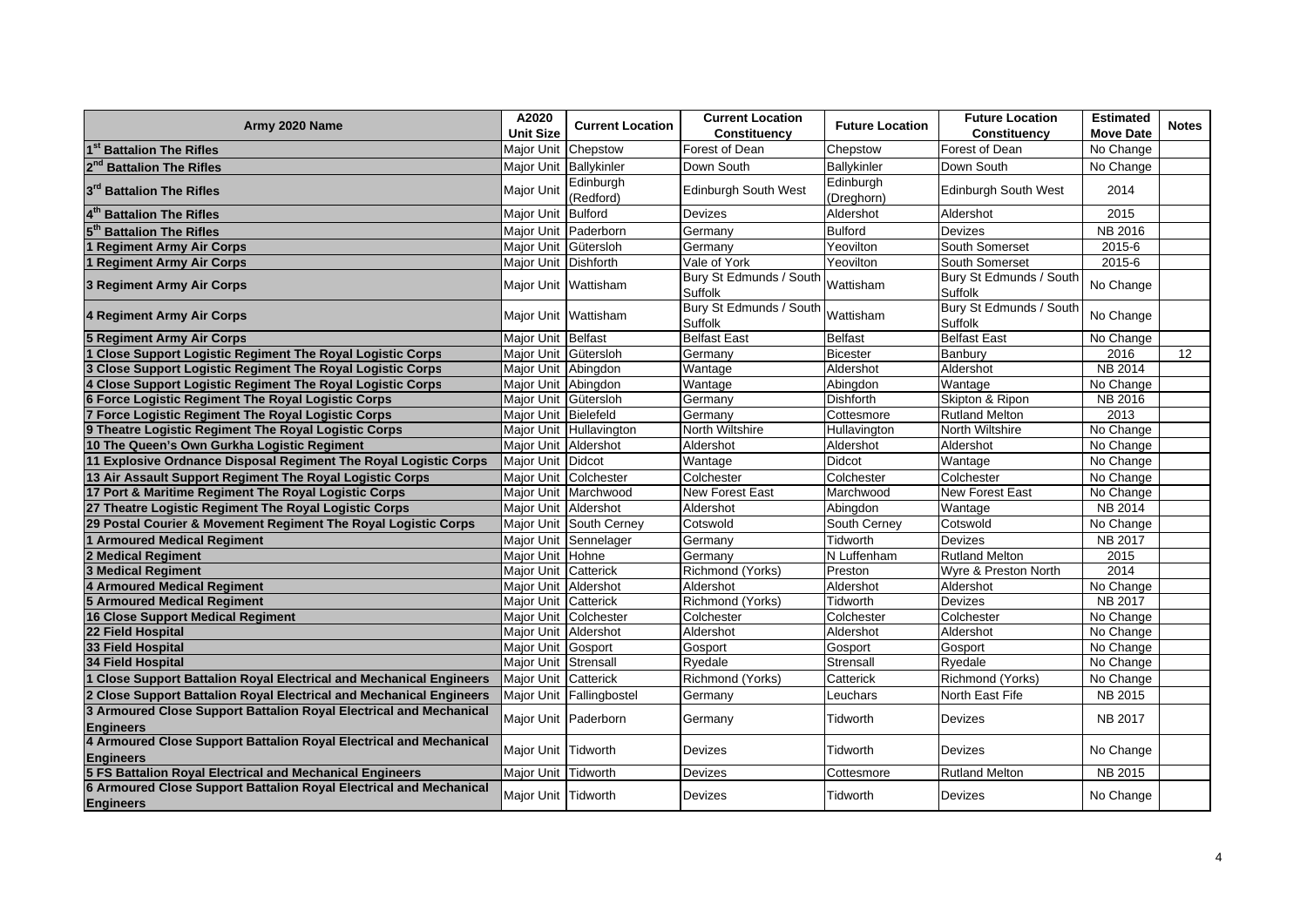| Army 2020 Name                                                    | A2020                | <b>Current Location</b>     | <b>Current Location</b>           | <b>Future Location</b> | <b>Future Location</b>  | <b>Estimated</b> | <b>Notes</b> |
|-------------------------------------------------------------------|----------------------|-----------------------------|-----------------------------------|------------------------|-------------------------|------------------|--------------|
|                                                                   | <b>Unit Size</b>     |                             | <b>Constituency</b>               |                        | <b>Constituency</b>     | <b>Move Date</b> |              |
| 7 Air Assault Battalion Royal Electrical and Mechanical Engineers |                      | Major Unit Wattisham        | Bury St Edmunds / South Wattisham |                        | Bury St Edmunds / South | No Change        |              |
|                                                                   |                      |                             | Suffolk                           |                        | Suffolk                 |                  |              |
| 1 <sup>st</sup> Regiment Royal Military Police                    | Major Unit Herford   |                             | Germany                           | Catterick              | Richmond (Yorks)        | NB 2015          |              |
| 3 <sup>rd</sup> Regiment Royal Military Police                    | Major Unit Bulford   |                             | Devizes                           | Bulford                | <b>Devizes</b>          | No Change        |              |
| 4 <sup>th</sup> Regiment Royal Military Police                    | Major Unit Aldershot |                             | Aldershot                         | Aldershot              | Aldershot               | No Change        |              |
| Special Investigation Branch Regiment Royal Military Police       | Major Unit Bulford   |                             | Devizes                           | Bulford                | <b>Devizes</b>          | No Change        |              |
| <b>Special Operations Unit Royal Military Police</b>              |                      | Minor Unit New organisation | N/A                               | Longmoor               | East Hampshire          | No Change        |              |
| <b>Military Provost Staff Unit</b>                                |                      | Minor Unit Colchester       | Colchester                        | Colchester             | Colchester              | No Change        |              |
| 1 Military Working Dogs Regiment (Royal Army Veterinary Corps)    |                      | Major Unit Sennelager       | Germany                           | N Luffenham            | <b>Rutland Melton</b>   | 2015             |              |
| 1 Military Intelligence Battalion                                 | Major Unit Elmpt     |                             | Germany                           | Catterick              | Richmond (Yorks)        | 2015             |              |
| 2 Military Intelligence Battalion                                 | Major Unit   Upavon  |                             | Devizes                           | Upavon                 | Devizes                 | No Change        | 13           |
| 4 Military Intelligence Battalion                                 | Major Unit Bulford   |                             | Devizes                           | Bulford                | Devizes                 | No Change        |              |
| <b>Land Intelligence Fusion Centre</b>                            | Minor Unit Bulford   |                             | <b>IDevizes</b>                   | Hermitage              | <b>Newbury</b>          | NB 2015          |              |
| Defence Human Intelligence Unit                                   |                      | Minor Unit Chicksands       | Mid Bedfordshire                  | Chicksands             | Mid Bedfordshire        | No Change        |              |
| <b>Defence Cultural Specialist Unit</b>                           | Minor Unit Henlow    |                             | Mid Bedfordshire                  | Hermitage              | Newbury                 | NB 2014          |              |
| 15 Psychological Operations Group                                 |                      | Minor Unit Chicksands       | Mid Bedfordshire                  | Hermitage              | Newbury                 | NB 2014          |              |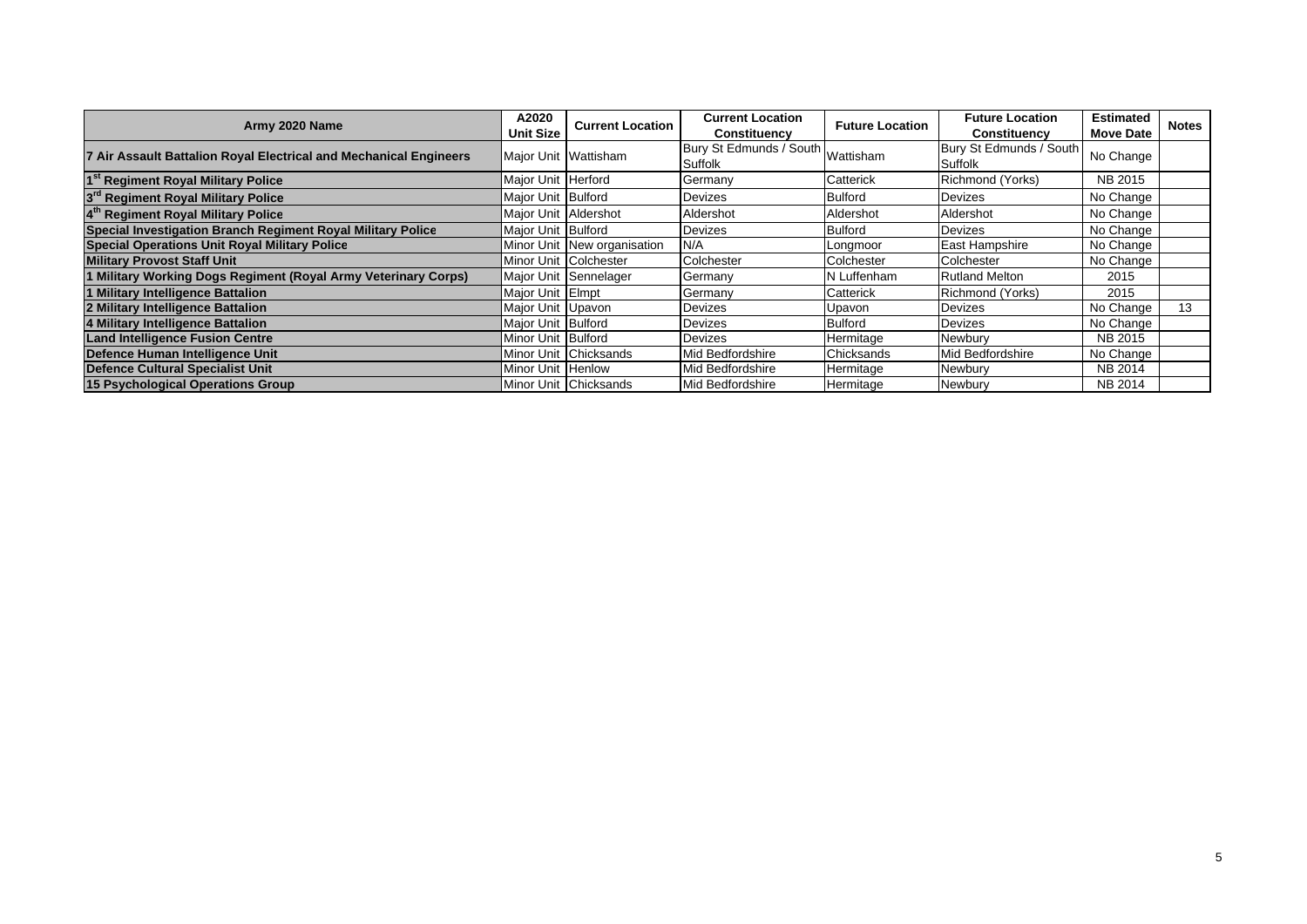| <b>Notes</b> |                                                                                                                                                                                                       |
|--------------|-------------------------------------------------------------------------------------------------------------------------------------------------------------------------------------------------------|
|              | NB: Not before.                                                                                                                                                                                       |
|              | 2   The current Headquarters 15 (North East) Brigade and Headquarters 4th (Mechanised) Brigade will merge in Catterick to form the Adaptable Force Brigade Headquarters in the North East.            |
|              | 3   The current Headquarters 49 (East) Brigade will be re-structured in 2015 to become Headquarters 7th Infantry Brigade and Headquarters East in Chilwell.                                           |
|              | The current Headquarters 145 (South) Brigade and Headquarters 2 (South East) Brigade will merge in Aldershot to form Headquarters 11th Infantry Brigade, the Adaptable Force Brigade Headquarters     |
|              | In the South East.                                                                                                                                                                                    |
|              | 5 The current Headquarters 43 (Wessex) Brigade will merge with 1st Artillery Brigade in Tidworth to form the RPoC Headquarters in the South West.                                                     |
|              | 6 The current Headquarters 143 (West Midlands) Brigade will merge with 11th Signal Brigade in Donnington to form the RPoC Headquarters in the West Midlands.                                          |
|              | Formed from the amalgamation of 9th/12th Royal Lancers (Prince of Wales's) and The Queen's Royal Lancers.                                                                                             |
|              | 8 10 Signal Regiment will have sub-units based in NI (225 Squadron), Bicester (241 Squadron - a move from Colerne), Andover (243 Squadron) and Aldershot (251 Squadron).                              |
|              | The Foot Guards will continue to Unit Move. This model sees the Units, but not the families, rotating through the 5 Foot Guards Barracks - Aldershot (Mons & Keogh), Pirbright, Hounslow and Windsor. |
|              | The table shows all moves up to Summer 2018 when the ne                                                                                                                                               |
| 10           | The Queen's and King's Divisions will continue to Unit Move battalions through Cyprus every 3 years. For the Queen's Division this will be undertaken on rotation by 2nd Battalion The Princess of    |
|              | Wales's Royal Regiment and 1st and 2nd Battalions The Royal                                                                                                                                           |
|              | 11 The two Royal Gurkha Rifles Bns will continue to rotate between Shorncliffe and Brunei every 3 years.                                                                                              |
|              | 12 One squadron may move in 2015.                                                                                                                                                                     |

13 Elements of 2 MI Bn will continue to be based in Northern Ireland.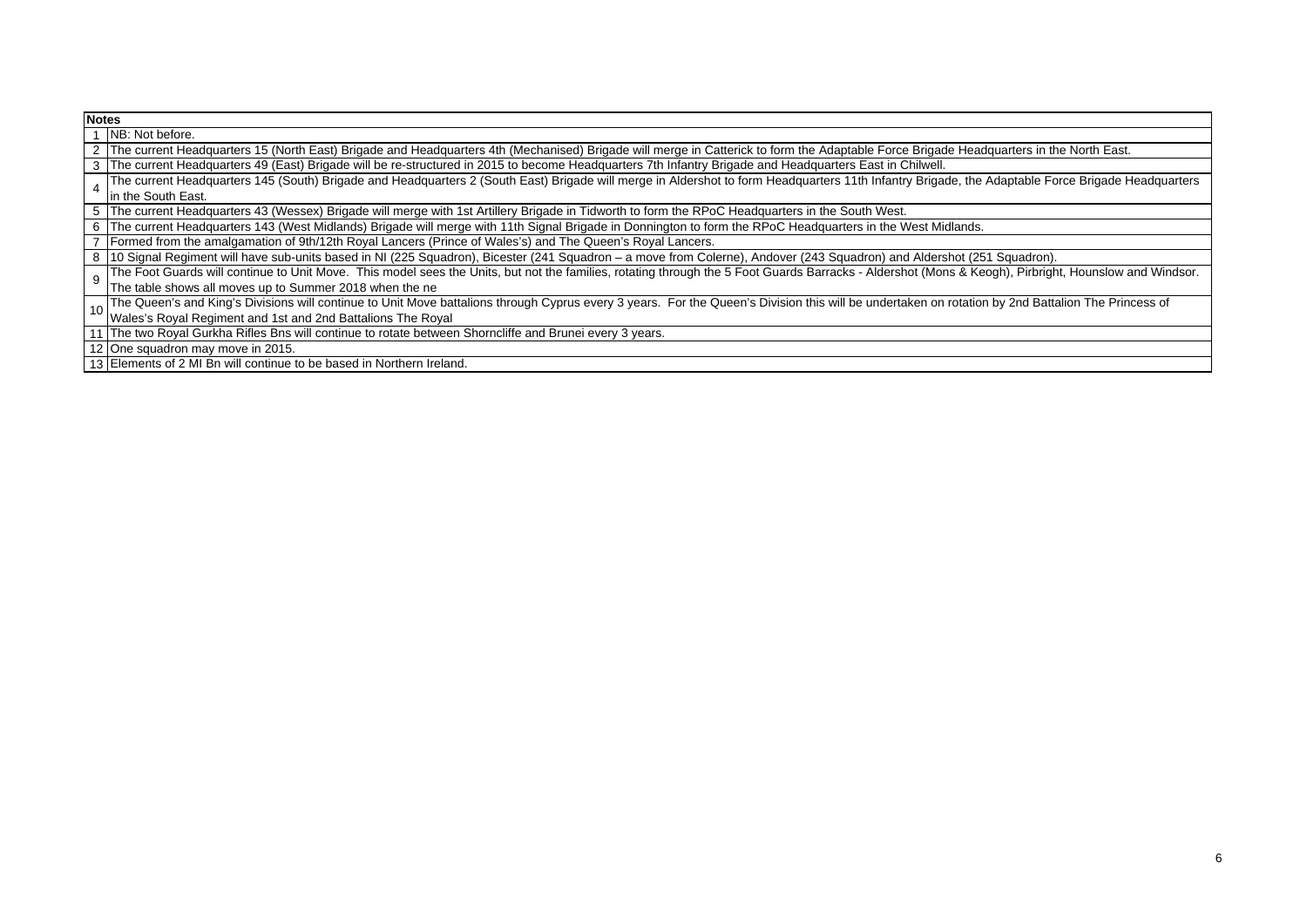## **REGULAR ARMY BASING PLAN - 5 MAR 13 SORTED BY CURRENT LOCATION A-Z**

| Army 2020 Name                                                             | A2020                       | <b>Current Location</b>      | <b>Current Location</b><br><b>Future Location</b> | <b>Future Location</b> | <b>Estimated</b>            | <b>Notes</b>     |                |
|----------------------------------------------------------------------------|-----------------------------|------------------------------|---------------------------------------------------|------------------------|-----------------------------|------------------|----------------|
|                                                                            | <b>Unit Size</b>            |                              | Constituency                                      |                        | Constituency                | <b>Move Date</b> |                |
| 3 Close Support Logistic Regiment The Royal Logistic Corps                 |                             | Major Unit Abingdon          | Wantage                                           | Aldershot              | Aldershot                   | NB 2014          |                |
| 4 Close Support Logistic Regiment The Royal Logistic Corps                 |                             | Major Unit Abingdon          | Wantage                                           | Abingdon               | Wantage                     | No Change        |                |
| Headquarters Support Command                                               | $2*$ HQ                     | Aldershot                    | Aldershot                                         | Aldershot              | Aldershot                   | No Change        |                |
| Headquarters 101 Logistic Brigade                                          | $1*$ HQ                     | Aldershot                    | Aldershot                                         | Aldershot              | Aldershot                   | No Change        |                |
| Headquarters 11 <sup>th</sup> Infantry Brigade and Headquarters South East | $1*$ HQ                     | <b>Aldershot</b>             | Aldershot                                         | Aldershot              | Aldershot                   | No Change        | $\overline{4}$ |
| 10 The Queen's Own Gurkha Logistic Regiment                                | Maior Unit Aldershot        |                              | Aldershot                                         | Aldershot              | Aldershot                   | No Change        |                |
| 27 Theatre Logistic Regiment The Royal Logistic Corps                      | Major Unit Aldershot        |                              | Aldershot                                         | Abingdon               | Wantage                     | NB 2014          |                |
| 4 Armoured Medical Regiment                                                | Maior Unit Aldershot        |                              | Aldershot                                         | Aldershot              | Aldershot                   | No Change        |                |
| 22 Field Hospital                                                          | Major Unit Aldershot        |                              | Aldershot                                         | Aldershot              | Aldershot                   | No Change        |                |
| <b>Regiment Royal Military Police</b>                                      |                             | Major Unit Aldershot         | Aldershot                                         | Aldershot              | Aldershot                   | No Change        |                |
| <b>Battalion Grenadier Guards</b>                                          |                             | Major Unit Aldershot (Lille) | Aldershot                                         | Aldershot (Keogh)      | Aldershot                   | 2015             | 9              |
| <b>Battalion Irish Guards</b>                                              |                             | Major Unit Aldershot (Mons)  | Aldershot                                         | Hounslow               | Feltham & Heston            | 2015             | 9              |
| <b>Battalion The Rifles</b>                                                |                             | Major Unit Ballykinler       | Down South                                        | Ballykinler            | Down South                  | No Change        |                |
| <b>Battalion The Mercian Regiment</b>                                      | Major Unit Belfast          |                              | <b>Belfast East</b>                               | Chester                | City of Chester             | 2014             |                |
| 5 Regiment Army Air Corps                                                  | Maior Unit Belfast          |                              | <b>Belfast East</b>                               | <b>Belfast</b>         | <b>Belfast East</b>         | No Change        |                |
| 7 Force Logistic Regiment The Royal Logistic Corps                         | Major Unit Bielefeld        |                              | Germany                                           | Cottesmore             | <b>Rutland Melton</b>       | 2013             |                |
| 15 <sup>th</sup> Signal Regiment (Information Systems)                     |                             | Major Unit Blandford         | North Dorset                                      | <b>Blandford</b>       | <b>North Dorset</b>         | No Change        |                |
| 30 <sup>th</sup> Signal Regiment                                           | Maior Unit Bramcote         |                              | Nuneaton                                          | Bramcote               | Nuneaton                    | No Change        |                |
| 14 <sup>th</sup> Signal Regiment (Electronic Warfare)                      | Major Unit <b>Brawdy</b>    |                              | Preseli Pembrokeshire                             | St Athan               | Vale of Glamorgan           | NB 2018          |                |
| Headquarters 160 <sup>th</sup> Infantry Brigade and Headquarters Wales     | $1*$ HQ                     | <b>Brecon</b>                | Brecon & Radnorshire                              | Brecon                 | Brecon & Radnorshire        | No Change        |                |
| 2 <sup>nd</sup> Battalion The Royal Gurkha Rifles                          | Major Unit Brunei           |                              | <b>Brunei</b>                                     | Shorncliffe            | Folkestone & Hythe          | 2013             | 11             |
| Headquarters 3 <sup>rd</sup> (United Kingdom) Division                     | $2*$ HQ                     | <b>Bulford</b>               | <b>Devizes</b>                                    | <b>Bulford</b>         | <b>Devizes</b>              | No Change        |                |
| Headquarters 12 <sup>th</sup> Armoured Infantry Brigade                    | $1*$ HQ                     | <b>Bulford</b>               | <b>Devizes</b>                                    | <b>Bulford</b>         | <b>Devizes</b>              | No Change        |                |
| 3rd Signal Regiment                                                        | Major Unit Bulford          |                              | <b>Devizes</b>                                    | <b>Bulford</b>         | <b>Devizes</b>              | No Change        |                |
| <b>Battalion The Royal Anglian Regiment</b>                                | Major Unit Bulford          |                              | Devizes                                           | Woolwich               | Greenwich & Woolwich        | 2014             | 10             |
| 4 <sup>th</sup><br><b>Battalion The Rifles</b>                             | Major Unit Bulford          |                              | Devizes                                           | Aldershot              | Aldershot                   | 2015             |                |
| 3 <sup>rd</sup><br><b>Regiment Royal Military Police</b>                   | Major Unit Bulford          |                              | <b>Devizes</b>                                    | <b>Bulford</b>         | <b>Devizes</b>              | No Change        |                |
| Special Investigation Branch Regiment Royal Military Police                | Major Unit Bulford          |                              | <b>Devizes</b>                                    | <b>Bulford</b>         | <b>Devizes</b>              | No Change        |                |
| 4 Military Intelligence Battalion                                          | Major Unit Bulford          |                              | Devizes                                           | <b>Bulford</b>         | <b>Devizes</b>              | No Change        |                |
| Land Intelligence Fusion Centre                                            | Minor Unit Bulford          |                              | Devizes                                           | Hermitage              | Newbury                     | NB 2015          |                |
| Battalion The Royal Regiment of Scotland                                   |                             | Minor Unit Canterbury        | Canterbury                                        | Edinburgh              | <b>Edinburgh South West</b> | 2014             |                |
| Headquarters 4 <sup>th</sup> Infantry Brigade and Headquarters North East  | $1*$ HQ                     | <b>Catterick</b>             | Richmond (Yorks)                                  | Catterick              | Richmond (Yorks)            | No Change        | 2              |
| The Royal Dragoon Guards                                                   | Maior Unit Catterick        |                              | Richmond (Yorks)                                  | Catterick              | Richmond (Yorks)            | No Change        |                |
| The Royal Lancers                                                          | Major Unit <b>Catterick</b> |                              | Richmond (Yorks)                                  | Catterick              | Richmond (Yorks)            | No Change        | $\overline{7}$ |
| 5 <sup>th</sup> Regiment Royal Artillery                                   | Major Unit <b>Catterick</b> |                              | Richmond (Yorks)                                  | Catterick              | Richmond (Yorks)            | No Change        |                |
| <b>Battalion Scots Guards</b>                                              | Major Unit Catterick        |                              | Richmond (Yorks)                                  | Aldershot (Mons)       | Aldershot                   | 2015             | 9              |
| 1 <sup>st</sup> Battalion The Duke of Lancaster's Regiment                 | Major Unit Catterick        |                              | Richmond (Yorks)                                  | Catterick              | Richmond (Yorks)            | No Change        | 10             |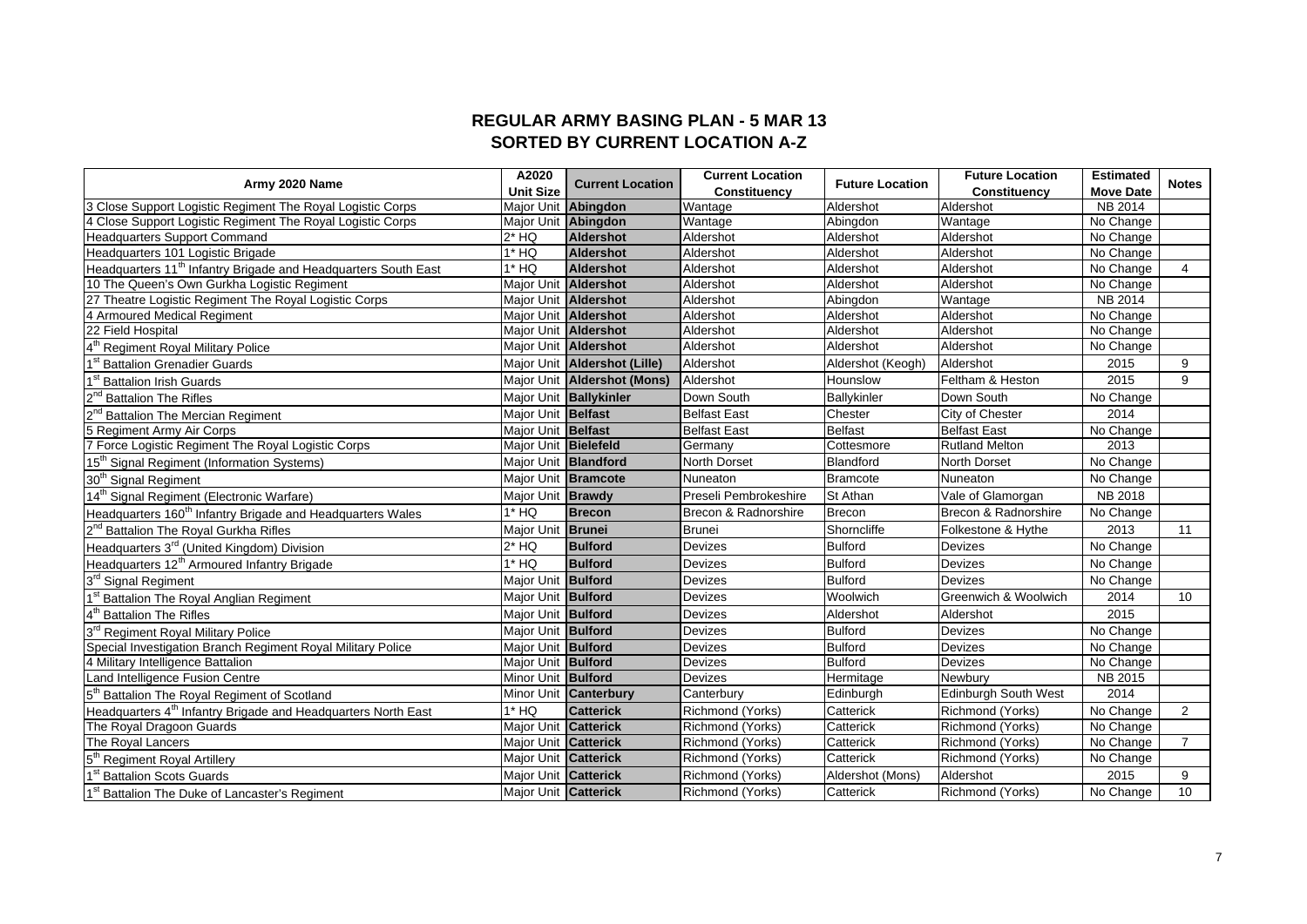|                                                                             | A2020                   |                          | <b>Current Location</b>     |                         | <b>Future Location</b> | <b>Estimated</b> |                 |
|-----------------------------------------------------------------------------|-------------------------|--------------------------|-----------------------------|-------------------------|------------------------|------------------|-----------------|
| Army 2020 Name                                                              | <b>Unit Size</b>        | <b>Current Location</b>  | Constituency                | <b>Future Location</b>  | Constituency           | <b>Move Date</b> | <b>Notes</b>    |
| 1 <sup>st</sup> Battalion Th <u>e Mercian Regiment</u>                      | Major Unit              | <b>Catterick</b>         | Richmond (Yorks)            | <b>Bulford</b>          | Devizes                | 2014             |                 |
| 3 Medical Regiment                                                          | Major Unit              | <b>Catterick</b>         | Richmond (Yorks)            | Preston                 | Wyre & Preston North   | 2014             |                 |
| 5 Armoured Medical Regiment                                                 | Major Unit              | <b>Catterick</b>         | Richmond (Yorks)            | Tidworth                | <b>Devizes</b>         | <b>NB 2017</b>   |                 |
| 1 Close Support Battalion Royal Electrical and Mechanical Engineers         | Major Unit              | <b>Catterick</b>         | Richmond (Yorks)            | Catterick               | Richmond (Yorks)       | No Change        |                 |
| 1 <sup>st</sup> Battalion The Rifles                                        | Major Unit Chepstow     |                          | Forest of Dean              | Chepstow                | Forest of Dean         | No Change        |                 |
| Defence Human Intelligence Unit                                             | Minor Unit              | <b>Chicksands</b>        | Mid Bedfordshire            | Chicksands              | Mid Bedfordshire       | No Change        |                 |
| 15 Psychological Operations Group                                           | Minor Unit              | <b>Chicksands</b>        | Mid Bedfordshire            | Hermitage               | Newbury                | <b>NB 2014</b>   |                 |
| Headquarters 7 <sup>th</sup> Infantry Brigade and Headquarters East         | $1*$ HQ                 | <b>Chilwell</b>          | <b>Broxtowe</b>             | Chilwell                | <b>Broxtowe</b>        | No Change        | 3               |
| 62 Works Group Royal Engineers                                              | Major Unit Chilwell     |                          | <b>Broxtowe</b>             | Chilwell                | Broxtowe               | No Change        |                 |
| 63 Works Group Royal Engineers                                              | Major Unit              | <b>Chilwell</b>          | <b>Broxtowe</b>             | Chilwell                | <b>Broxtowe</b>        | No Change        |                 |
| 64 Works Group Royal Engineers                                              | Major Unit              | <b>Chilwell</b>          | <b>Broxtowe</b>             | Chilwell                | <b>Broxtowe</b>        | No Change        |                 |
| 66 Works Group Royal Engineers                                              | Major Unit Chilwell     |                          | <b>Broxtowe</b>             | Chilwell                | <b>Broxtowe</b>        | No Change        |                 |
| 59 Independent Commando Squadron Royal Engineers                            | Major Unit              | <b>Chivenor</b>          | North Devon                 | Chivenor                | North Devon            | No Change        |                 |
| Headquarters 16 Air Assault Brigade                                         | 1* HQ                   | <b>Colchester</b>        | Colchester                  | Colchester              | Colchester             | No Change        |                 |
| 7 <sup>th</sup> Parachute Regiment Royal Horse Artillery                    |                         | Maior Unit Colchester    | Colchester                  | Colchester              | Colchester             | No Change        |                 |
| 216 (Air Assault) Signal Squadron                                           | Minor Unit              | <b>Colchester</b>        | Colchester                  | Colchester              | Colchester             | No Change        |                 |
| 2 <sup>nd</sup> Battalion The Parachute Regiment                            | Major Unit              | <b>Colchester</b>        | Colchester                  | Colchester              | Colchester             | No Change        |                 |
| 3 <sup>rd</sup> Battalion The Parachute Regiment                            |                         | Major Unit Colchester    | Colchester                  | Colchester              | Colchester             | No Change        |                 |
| 13 Air Assault Support Regiment The Royal Logistic Corps                    | Major Unit              | <b>Colchester</b>        | Colchester                  | Colchester              | Colchester             | No Change        |                 |
| 16 Close Support Medical Regiment                                           | Major Unit              | <b>Colchester</b>        | Colchester                  | Colchester              | Colchester             | No Change        |                 |
| Military Provost Staff Unit                                                 | Minor Unit              | <b>Colchester</b>        | Colchester                  | Colchester              | Colchester             | No Change        |                 |
| 21 <sup>st</sup> Signal Regiment                                            | Major Unit              | <b>Colerne</b>           | North Wiltshire             | Colerne                 | North Wiltshire        | No Change        |                 |
| 10 <sup>th</sup> Signal Regiment                                            | Maior Unit              | Corsham                  | <b>North Wiltshire</b>      | Corsham                 | <b>North Wiltshire</b> | No Change        | 8               |
| 2 <sup>nd</sup> Battalion The Royal Anglian Regiment                        | <b>Major Unit</b>       | <b>Cottesmore</b>        | <b>Rutland Melton</b>       | Cottesmore              | <b>Rutland Melton</b>  | No Change        | 10 <sup>1</sup> |
| 11 Explosive Ordnance Disposal Regiment The Royal Logistic Corps            | Major Unit              | <b>Didcot</b>            | Wantage                     | Didcot                  | Wantage                | No Change        |                 |
| 1 Regiment Army Air Corps                                                   | Major Unit Dishforth    |                          | Vale of York                | Yeovilton               | South Somerset         | 2015-6           |                 |
| Headquarters 11 <sup>th</sup> Signal Brigade and Headquarters West Midlands | $1*$ HQ                 | <b>Donnington</b>        | The Wrekin                  | Donnington              | The Wrekin             | No Change        | 6               |
| 1 <sup>st</sup> Battalion The Royal Regiment of Scotland                    | Major Unit              | <b>Edinburgh</b>         | <b>Edinburgh South West</b> | <b>Belfast</b>          | <b>Belfast East</b>    | 2014             |                 |
| 2 <sup>nd</sup> Battalion The Royal Regiment of Scotland                    |                         | Major Unit Edinburgh     | Midlothian                  | Edinburgh               | Midlothian             | No Change        |                 |
| 3 <sup>rd</sup> Battalion The Rifles                                        | <b>Major Unit</b>       | Edinburgh<br>(Redford)   | <b>Edinburgh South West</b> | Edinburgh<br>(Dreghorn) | Edinburgh South West   | 2014             |                 |
| 16 <sup>th</sup> Signal Regiment                                            | Major Unit <b>Elmpt</b> |                          | Germany                     | Stafford                | Stafford               | 2015             |                 |
| 1 Military Intelligence Battalion                                           | Maior Unit Elmpt        |                          | Germany                     | Catterick               | Richmond (Yorks)       | 2015             |                 |
| The Royal Scots Dragoon Guards (Carabiniers and Greys)                      |                         | Major Unit Fallingbostel | Germany                     | Leuchars                | North East Fife        | 2015             |                 |
| 4 <sup>th</sup> Battalion The Royal Regiment of Scotland                    |                         | Major Unit Fallingbostel | Germany                     | Catterick               | Richmond (Yorks)       | 2015             |                 |
| 2 Close Support Battalion Royal Electrical and Mechanical Engineers         |                         | Major Unit Fallingbostel | Germany                     | Leuchars                | North East Fife        | <b>NB 2015</b>   |                 |
| 3rd Battalion The Royal Regiment of Scotland                                |                         | Major Unit Fort George   | Inverness                   | Fort George             | Inverness              | No Change        |                 |
| 33 Field Hospital                                                           | Major Unit              | <b>Gosport</b>           | Gosport                     | Gosport                 | Gosport                | No Change        |                 |
| 1 Regiment Army Air Corps                                                   | Major Unit Gütersloh    |                          | Germany                     | Yeovilton               | South Somerset         | 2015-6           |                 |
| Headquarters 102 Logistic Brigade                                           | $1*$ HQ                 | Gütersloh                | Germany                     | Grantham                | Grantham & Stamford    | NB 2015          |                 |
| 26 <sup>th</sup> Regiment Royal Artillery                                   | Major Unit Gütersloh    |                          | Germany                     | Larkhill                | Devizes                | NB 2017          |                 |
| 1 Close Support Logistic Regiment The Roval Logistic Corps                  | Maior Unit Gütersloh    |                          | Germany                     | Bicester                | Banbury                | 2016             | 12              |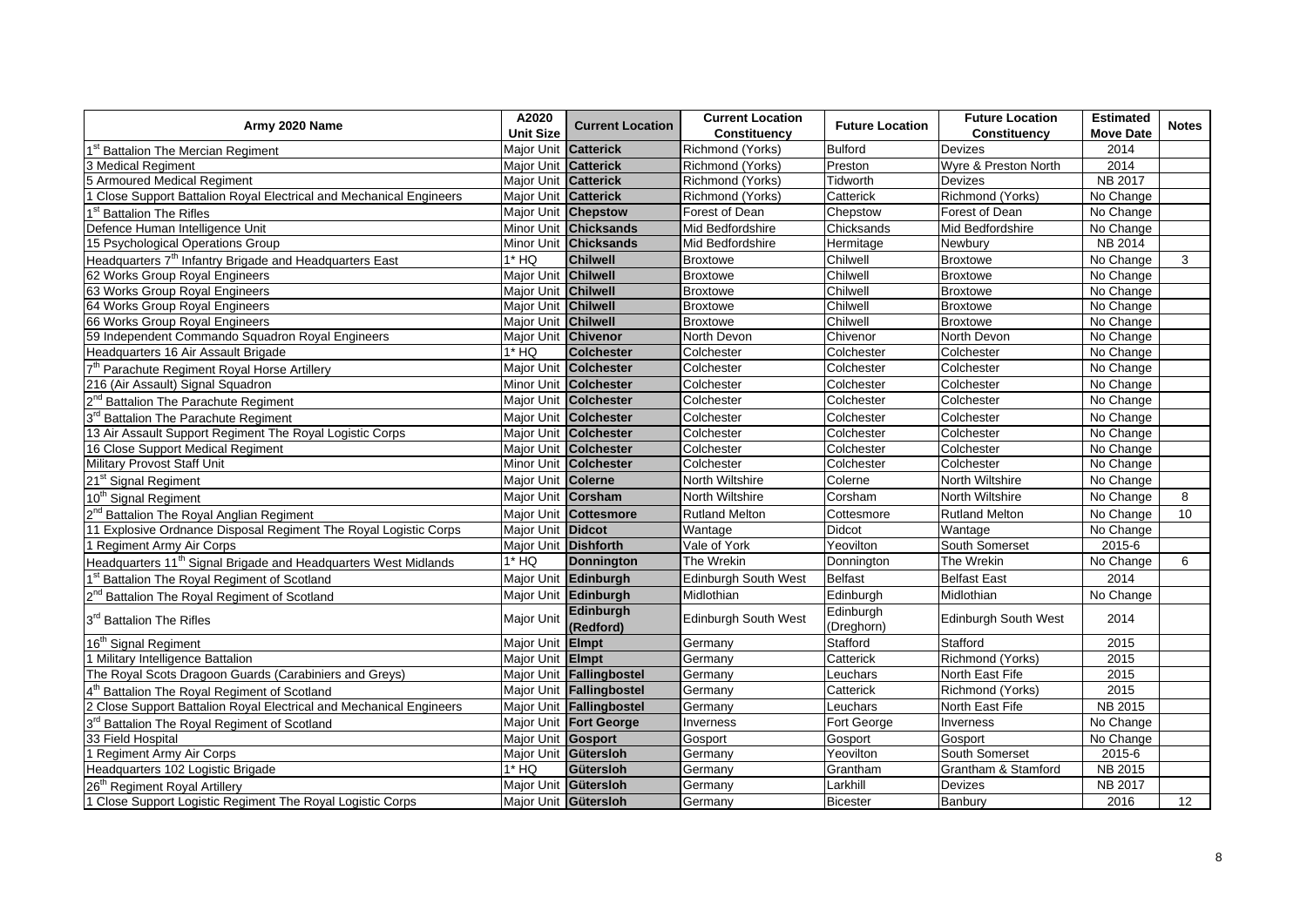| Army 2020 Name                                                                  | A2020               | <b>Current Location</b>       | <b>Current Location</b>           | <b>Future Location</b> | <b>Future Location</b>            | <b>Estimated</b>  | <b>Notes</b>   |
|---------------------------------------------------------------------------------|---------------------|-------------------------------|-----------------------------------|------------------------|-----------------------------------|-------------------|----------------|
|                                                                                 | <b>Unit Size</b>    |                               | Constituency                      |                        | Constituency                      | <b>Move Date</b>  |                |
| 6 Force Logistic Regiment The Royal Logistic Corps                              | Maior Unit          | Gütersloh                     | Germany                           | <b>Dishforth</b>       | Skipton & Ripon                   | NB 2016           |                |
| Defence Cultural Specialist Unit                                                | Minor Unit Henlow   |                               | Mid Bedfordshire                  | Hermitage              | Newbury                           | <b>NB 2014</b>    |                |
| Headquarters 1 <sup>st</sup> (United Kingdom) Division                          | $2*$ HQ             | <b>Herford</b>                | Germany                           | York                   | <b>York Outer</b>                 | 2015              |                |
| 1 <sup>st</sup> Signal Regiment                                                 | Major Unit Herford  |                               | Germany                           | Stafford               | Stafford                          | 2015              |                |
| 1 <sup>st</sup> Regiment Royal Military Police                                  | Maior Unit Herford  |                               | Germany                           | Catterick              | Richmond (Yorks)                  | <b>NB 2015</b>    |                |
| 42 Engineer Regiment (Geographic)                                               |                     | Major Unit Hermitage          | Newbury                           | RAF Wyton              | North West<br>Cambridgeshire      | 2014              |                |
| The Roval Lancers                                                               | Major Unit Hohne    |                               | Germany                           | Catterick              | Richmond (Yorks)                  | 2015              | $\overline{7}$ |
| 3 <sup>rd</sup> Regiment Royal Horse Artillery                                  | Major Unit Hohne    |                               | Germany                           | Albemarle              | Hexham                            | 2015              |                |
| 32 Engineer Regiment                                                            | Major Unit Hohne    |                               | Germany                           | Catterick              | Richmond (Yorks)                  | 2015              |                |
| 2 Medical Regiment                                                              | Major Unit Hohne    |                               | Germany                           | N Luffenham            | <b>Rutland Melton</b>             | 2015              |                |
| Royal Tank Regiment                                                             |                     | Major Unit Honington          | <b>Bury St Edmunds</b>            | Tidworth               | Devizes                           | 2014              |                |
| 1 <sup>st</sup> Battalion Welsh Guards                                          |                     | Major Unit Hounslow           | Feltham & Heston                  | Pirbright              | Woking                            | NB summer<br>2013 | 9              |
| 9 Theatre Logistic Regiment The Royal Logistic Corps                            |                     | Major Unit Hullavington       | North Wiltshire                   | Hullavington           | North Wiltshire                   | No Change         |                |
| The Household Cavalry Mounted Regiment                                          |                     | Major Unit Hyde Park          | Cities of London &<br>Westminster | <b>Hyde Park</b>       | Cities of London &<br>Westminster | No Change         |                |
| Headquarters 1 <sup>st</sup> Signal Brigade                                     | $1*$ HQ             | Innsworth                     | Tewkesbury                        | Innsworth              | Tewkesbury                        | No Change         |                |
| 39 Engineer Regiment                                                            | Major Unit Kinloss  |                               | Moray                             | Kinloss                | Moray                             | No Change         |                |
| 32 <sup>nd</sup> Regiment Royal Artillery                                       | Major Unit Larkhill |                               | Devizes                           | Larkhill               | Devizes                           | No Change         |                |
| Military Stabilisation Support Group                                            | Minor Unit Larkhill |                               | Devizes                           | Hermitage              | Newbury                           | <b>NB 2014</b>    |                |
| Headquarters 38 <sup>th</sup> Irish Brigade                                     | $1*$ HQ             | Lisburn                       | Lagan Valley                      | Lisburn                | Lagan Valley                      | No Change         |                |
| <b>Headquarters London District</b>                                             | $2*$ HQ             | London                        | Cities of London &<br>Westminster | London                 | Cities of London &<br>Westminster | No Change         |                |
| 36 Engineer Regiment                                                            |                     | Major Unit Maidstone          | Maidstone & Weald                 | Maidstone              | Maidstone & Weald                 | No Change         |                |
| 17 Port & Maritime Regiment The Royal Logistic Corps                            |                     | Major Unit Marchwood          | New Forest East                   | Marchwood              | New Forest East                   | No Change         |                |
| Military Stabilisation Support Group                                            | Minor Unit Minley   |                               | Aldershot                         | Hermitage              | Newbury                           | NB 2014           |                |
| 2 <sup>nd</sup> Battalion The Yorkshire Regiment                                | Major Unit Munster  |                               | Germany                           | Cyprus                 | Cyprus                            | 2013              | 10             |
| Headquarters 1 <sup>st</sup> Military Police Brigade                            | $1*$ HQ             | <b>New organisation</b>       | N/A                               | Andover                | North West Hampshire              | No Change         |                |
| Special Operations Unit Royal Military Police                                   |                     | Minor Unit New organisation   | N/A                               | Longmoor               | East Hampshire                    | No Change         |                |
| 1 <sup>st</sup> Battalion The Parachute Regiment                                |                     | Major Unit No Change          | N/A                               | No Change              | N/A                               | No Change         |                |
| 16 <sup>th</sup> Regiment Royal Artillery                                       |                     | Maior Unit North Luffenham    | <b>Rutland Melton</b>             | Thorney Island         | Chichester                        | 2014              |                |
| 35 Engineer Regiment                                                            |                     | Maior Unit Paderborn          | Germany                           | Perham Down            | <b>Devizes</b>                    | <b>NB 2017</b>    |                |
| 1 <sup>st</sup> Battalion The Princess of Wales's Royal Regiment                |                     | Major Unit Paderborn          | Germany                           | <b>Bulford</b>         | Devizes                           | NB 2017           | 10             |
| 5 <sup>th</sup> Battalion The Rifles                                            |                     | Major Unit <b>Paderborn</b>   | Germany                           | <b>Bulford</b>         | Devizes                           | NB 2016           |                |
| 3 Armoured Close Support Battalion Royal Electrical and Mechanical<br>Engineers |                     | Major Unit Paderborn          | Germany                           | Tidworth               | Devizes                           | NB 2017           |                |
| 22 Engineer Regiment                                                            |                     | Maior Unit <b>Perham Down</b> | <b>Devizes</b>                    | Perham Down            | Devizes                           | No Change         |                |
| 26 Engineer Regiment                                                            |                     | Major Unit Perham Down        | <b>Devizes</b>                    | Perham Down            | <b>Devizes</b>                    | No Change         |                |
| 29 <sup>th</sup> Commando Regiment Royal Artillery                              | Major Unit Plymouth |                               | City of Plymouth                  | Plymouth               | City of Plymouth                  | No Change         |                |
| Headquarters 42 <sup>nd</sup> Infantry Brigade and Headquarters North West      | $1*$ HQ             | Preston                       | Fylde                             | Preston                | Fylde                             | No Change         |                |
| 21 Engineer Regiment                                                            | Major Unit Ripon    |                               | Skipton & Ripon                   | Catterick              | Richmond (Yorks)                  | <b>NB 2017</b>    |                |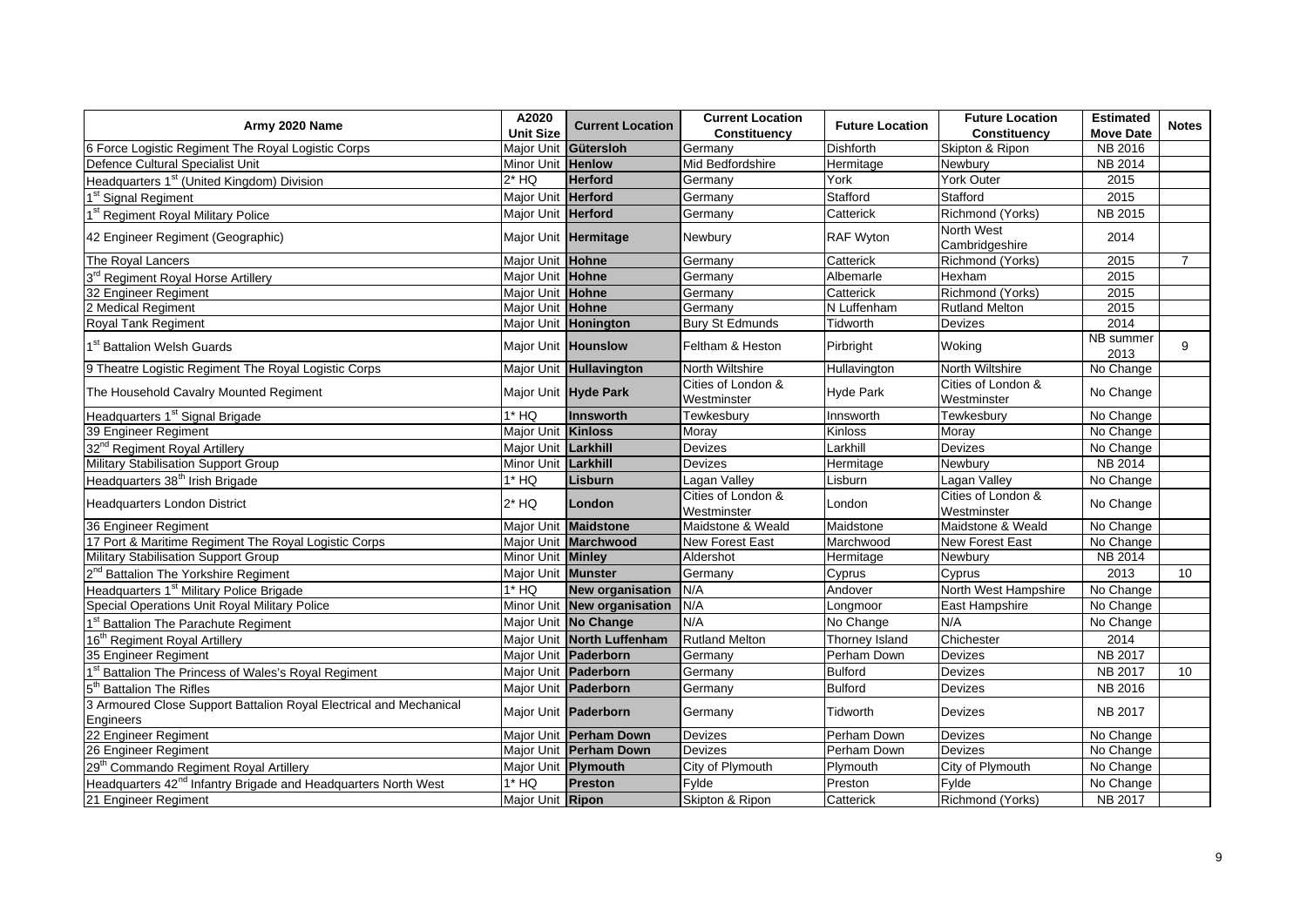|                                                                                 | A2020                | <b>Current Location</b>   | <b>Current Location</b><br><b>Future Location</b> |                        | <b>Future Location</b>             | <b>Estimated</b> | <b>Notes</b>    |
|---------------------------------------------------------------------------------|----------------------|---------------------------|---------------------------------------------------|------------------------|------------------------------------|------------------|-----------------|
| Army 2020 Name                                                                  | <b>Unit Size</b>     |                           | Constituency                                      |                        | Constituency                       | <b>Move Date</b> |                 |
| Headquarters 20 <sup>th</sup> Armoured Infantry Brigade                         | $1*$ HQ              | <b>Sennelager</b>         | Germany                                           | <b>Bulford</b>         | Devizes                            | NB 2017          | $\overline{1}$  |
| 1 <sup>st</sup> The Queen's Dragoon Guards                                      |                      | Major Unit Sennelager     | Germany                                           | Swanton Morley         | <b>Mid Norfolk</b>                 | 2015             |                 |
| The Queen's Royal Hussars (Queen's Own and Royal Irish)                         |                      | Major Unit Sennelager     | Germany                                           | Tidworth               | Devizes                            | <b>NB 2017</b>   |                 |
| 1 Armoured Medical Regiment                                                     |                      | Major Unit Sennelager     | Germany                                           | Tidworth               | <b>Devizes</b>                     | <b>NB 2017</b>   |                 |
| Military Working Dogs Regiment (Royal Army Veterinary Corps)                    |                      | Major Unit Sennelager     | Germany                                           | N Luffenham            | <b>Rutland Melton</b>              | 2015             |                 |
| Headquarters 11 <sup>th</sup> Infantry Brigade and Headquarters South East      | $1*$ HQ              | <b>Shorncliffe</b>        | Folkestone & Hythe                                | Aldershot              | Aldershot                          | 2014             | $\overline{4}$  |
| 1 <sup>st</sup> Battalion The Royal Gurkha Rifles                               |                      | Major Unit Shorncliffe    | Folkestone & Hythe                                | <b>Brunei</b>          | <b>Brunei</b>                      | 2013             | 11              |
| Headquarters 11 <sup>th</sup> Signal Brigade and Headquarters West Midlands     | $1*$ HQ              | <b>Shrewsbury</b>         | Shrewsbury & Atcham                               | Donnington             | The Wrekin                         | 2015             | 6               |
| Headquarters 104 Logistic Support Brigade                                       | $1*HO$               | <b>South Cerney</b>       | Cotswold                                          | South Cerney           | Cotswold                           | No Change        |                 |
| 29 Postal Courier & Movement Regiment The Royal Logistic Corps                  | Major Unit           | <b>South Cerney</b>       | Cotswold                                          | South Cerney           | Cotswold                           | No Change        |                 |
| 22 <sup>nd</sup> Signal Regiment                                                | Major Unit Stafford  |                           | Stafford                                          | Stafford               | Stafford                           | No Change        |                 |
| Headquarters 51 <sup>st</sup> Infantry Brigade and Headquarters Scotland        | $1*$ HQ              | <b>Stirling</b>           | <b>Stirling County</b>                            | Edinburgh<br>(Redford) | <b>Edinburgh South West</b>        | <b>NB 2014</b>   |                 |
| Headquarters 2 Medical Brigade                                                  | $1*$ HQ              | <b>Strensall</b>          | Ryedale                                           | Strensall              | Ryedale                            | No Change        |                 |
| 34 Field Hospital                                                               | Maior Unit Strensall |                           | Ryedale                                           | Strensall              | Rvedale                            | No Change        |                 |
| The Light Dragoons                                                              |                      | Major Unit Swanton Morley | <b>Mid Norfolk</b>                                | Catterick              | Richmond (Yorks)                   | 2015             |                 |
| <b>Battalion The Royal Irish Regiment</b>                                       | Major Unit Tern Hill |                           | North Shropshire                                  | Tern Hill              | North Shropshire                   | No Change        |                 |
| 12 <sup>th</sup> Regiment Royal Artillery                                       |                      | Major Unit Thorney Island | Chichester                                        | Thorney Island         | Chichester                         | No Change        |                 |
| 47 <sup>th</sup> Regiment Royal Artillery                                       |                      | Major Unit Thorney Island | Chichester                                        | Larkhill               | Devizes                            | 2013-4           |                 |
| Headquarters 1 <sup>st</sup> Armoured Infantry Brigade                          | $1*$ HQ              | <b>Tidworth</b>           | <b>Devizes</b>                                    | <b>Tidworth</b>        | Devizes                            | No Change        |                 |
| Headquarters 1 <sup>st</sup> Artillery Brigade and Headquarters South West      | $1*$ HQ              | <b>Tidworth</b>           | <b>Devizes</b>                                    | Tidworth               | Devizes                            | No Change        | 5               |
| The King's Royal Hussars                                                        | Major Unit Tidworth  |                           | Devizes                                           | Tidworth               | Devizes                            | No Change        |                 |
| Royal Tank Regiment                                                             | Major Unit Tidworth  |                           | Devizes                                           | Tidworth               | Devizes                            | No Change        |                 |
| 1 <sup>st</sup> Regiment Royal Horse Artillery                                  | Major Unit Tidworth  |                           | <b>Devizes</b>                                    | Larkhill               | Devizes                            | NB 2017          |                 |
| 19 <sup>th</sup> Regiment Royal Artillery                                       | Maior Unit           | <b>Tidworth</b>           | Devizes                                           | Larkhill               | Devizes                            | NB 2017          |                 |
| 1 <sup>st</sup> Battalion The Royal Regiment of Fusiliers                       | Major Unit Tidworth  |                           | Devizes                                           | Tidworth               | Devizes                            | No Change        |                 |
| <b>Battalion The Royal Welsh</b>                                                | Major Unit Tidworth  |                           | Devizes                                           | Tidworth               | Devizes                            | No Change        |                 |
| 4 Armoured Close Support Battalion Royal Electrical and Mechanical<br>Engineers | Major Unit Tidworth  |                           | <b>Devizes</b>                                    | Tidworth               | Devizes                            | No Change        |                 |
| 5 FS Battalion Royal Electrical and Mechanical Engineers                        | Major Unit Tidworth  |                           | Devizes                                           | Cottesmore             | <b>Rutland Melton</b>              | <b>NB 2015</b>   |                 |
| 6 Armoured Close Support Battalion Royal Electrical and Mechanical<br>Engineers | Major Unit Tidworth  |                           | <b>Devizes</b>                                    | Tidworth               | Devizes                            | No Change        |                 |
| 4 <sup>th</sup> Regiment Royal Artillery                                        | Major Unit Topcliffe |                           | Vale of York                                      | Topcliffe              | Vale of York                       | No Change        |                 |
| <b>Headquarters Force Troops</b>                                                | $2*$ HQ              | <b>Upavon</b>             | Devizes                                           | Upavon                 | Devizes                            | No Change        |                 |
| Headquarters 1 <sup>st</sup> Artillery Brigade and Headquarters South West      | $1*$ HQ              | <b>Upavon</b>             | Devizes                                           | Tidworth               | Devizes                            | NB 2014          | 5               |
| Headquarters 8 Engineer Brigade                                                 | $1*$ HQ              | <b>Upavon</b>             | <b>Devizes</b>                                    | Minley                 | Aldershot                          | NB 2014          |                 |
| Headquarters 1 Intelligence & Surveillance Brigade                              | $1*$ HQ              | <b>Upavon</b>             | Devizes                                           | Upavon                 | Devizes                            | No Change        |                 |
| 2 Military Intelligence Battalion                                               | Major Unit           | <b>Upavon</b>             | Devizes                                           | Upavon                 | Devizes                            | No Change        | 13              |
| 1 <sup>st</sup> Battalion The Yorkshire Regiment                                |                      | Major Unit Warminster     | South West Wiltshire                              | Warminster             | South West Wiltshire               | No Change        | 10 <sup>1</sup> |
| 3 Regiment Army Air Corps                                                       |                      | Major Unit Wattisham      | Bury St Edmunds / South<br>Suffolk                | Wattisham              | Bury St Edmunds / South<br>Suffolk | No Change        |                 |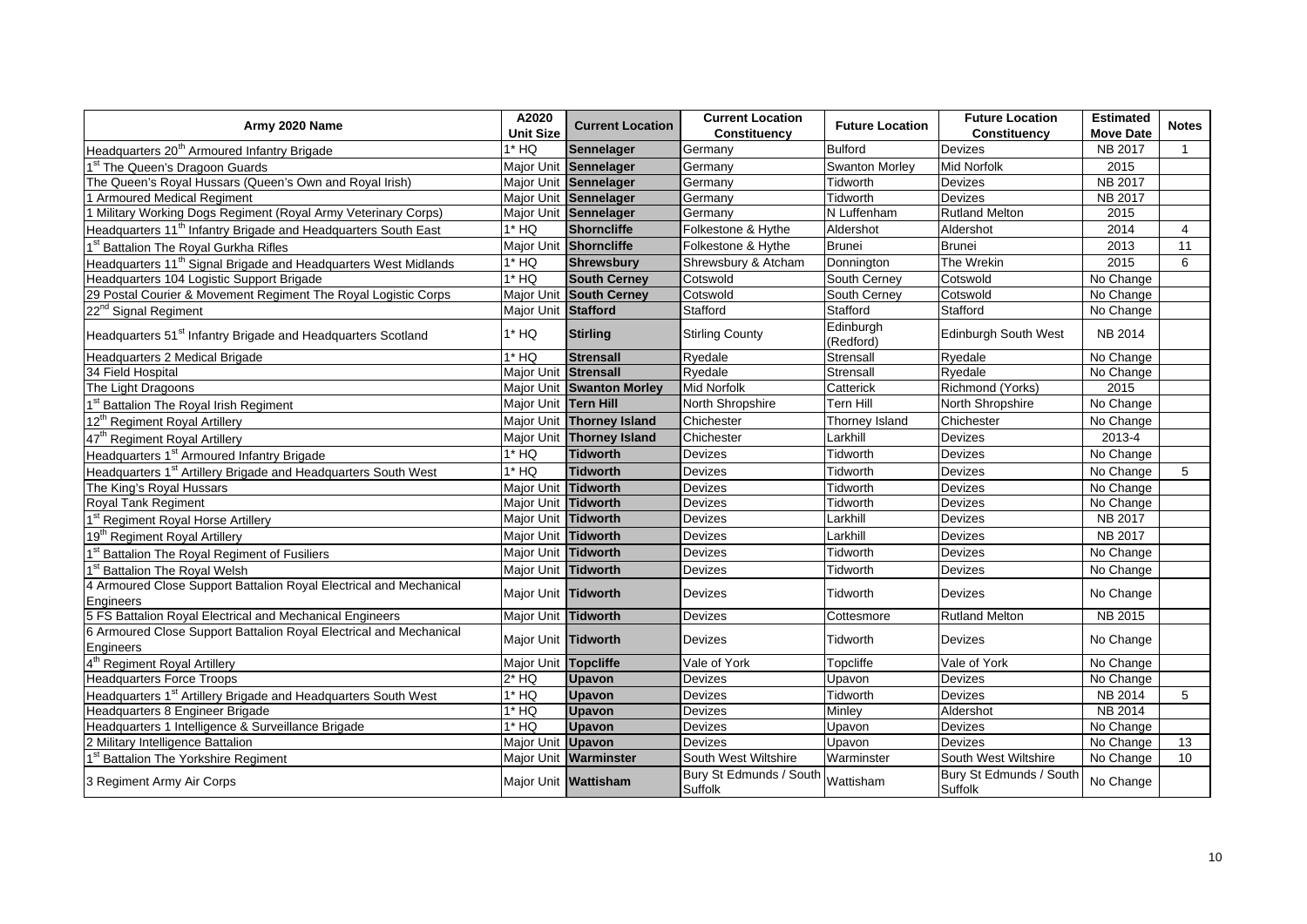| Army 2020 Name                                                            |                           | <b>Current Location</b>   | <b>Current Location</b>                      | <b>Future Location</b> | <b>Future Location</b>             | <b>Estimated</b> | <b>Notes</b> |
|---------------------------------------------------------------------------|---------------------------|---------------------------|----------------------------------------------|------------------------|------------------------------------|------------------|--------------|
|                                                                           | <b>Unit Size</b>          |                           | Constituency                                 |                        | Constituency                       | <b>Move Date</b> |              |
| 4 Regiment Army Air Corps                                                 |                           | Major Unit   Wattisham    | Bury St Edmunds / South Wattisham<br>Suffolk |                        | Bury St Edmunds / South<br>Suffolk | No Change        |              |
| 7 Air Assault Battalion Royal Electrical and Mechanical Engineers         |                           | Major Unit Wattisham      | Bury St Edmunds / South Wattisham<br>Suffolk |                        | Bury St Edmunds / South<br>Suffolk | No Change        |              |
| 2 <sup>nd</sup> Battalion The Duke of Lancaster's Regiment                | Major Unit Weeton         |                           | Fylde                                        | Weeton                 | Fylde                              | No Change        | 10           |
| Public Duties Incremental Companies                                       |                           | Minor Unit Wellington Bks | Cities of London &<br>Westminster            | <b>Wellington Bks</b>  | Cities of London &<br>Westminster  | No Change        | 9            |
| 33 Engineer Regiment (Explosive Ordnance Disposal)                        | Major Unit Wimbish        |                           | Saffron Waldren                              | Wimbish                | Saffron Waldren                    | No Change        |              |
| 101 Engineer Regiment (Explosive Ordnance Disposal)                       | Maior Unit <b>Wimbish</b> |                           | Saffron Waldren                              | Wimbish                | Saffron Waldren                    | No Change        |              |
| The Household Cavalry Regiment                                            | Major Unit Windsor        |                           | Windsor                                      | Windsor                | Windsor                            | No Change        |              |
| 1 <sup>st</sup> Battalion Coldstream Guards                               | Major Unit Windsor        |                           | Windsor                                      | Windsor                | Windsor                            | No Change        |              |
| 20 Works Group Royal Engineers (Air Support)                              | Major Unit Wittering      |                           | North West<br>Cambridgeshire                 | Wittering              | North West<br>Cambridgeshire       | No Change        |              |
| 23 Engineer Regiment (Air Assault)                                        |                           | Major Unit Woodbridge     | <b>Suffolk Coastal</b>                       | Woodbridge             | <b>Suffolk Coastal</b>             | No Change        |              |
| 2 <sup>nd</sup> Battalion The Princess of Wales's Royal Regiment          | Maior Unit Woolwich       |                           | Greenwich & Woolwich                         | Cyprus                 | Cyprus                             | 2014             | 10           |
| Headquarters 4 <sup>th</sup> Infantry Brigade and Headquarters North East | 1* HQ                     | York                      | York Outer                                   | Catterick              | Richmond (Yorks)                   | NB 2014          |              |
| 2 <sup>nd</sup> Signal Regiment                                           | Major Unit York           |                           | <b>York Outer</b>                            | York                   | <b>York Outer</b>                  | No Change        |              |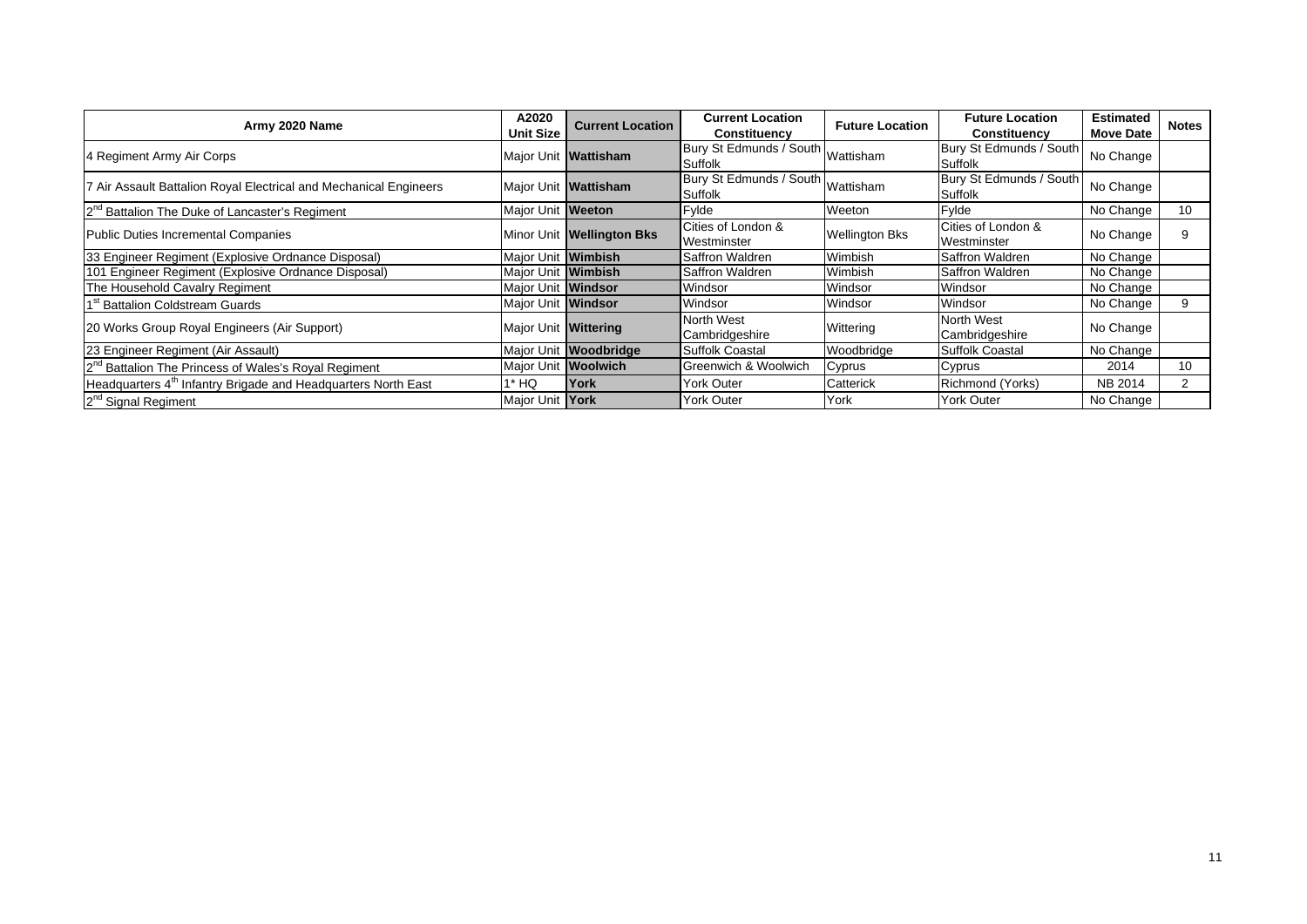| <b>Notes</b> |                                                                                                                                                                                                       |
|--------------|-------------------------------------------------------------------------------------------------------------------------------------------------------------------------------------------------------|
|              | NB: Not before.                                                                                                                                                                                       |
|              | 2 The current Headquarters 15 (North East) Brigade and Headquarters 4th (Mechanised) Brigade will merge in Catterick to form the Adaptable Force Brigade Headquarters in the North East.              |
|              | 3   The current Headquarters 49 (East) Brigade will be re-structured in 2015 to become Headquarters 7th Infantry Brigade and Headquarters East in Chilwell.                                           |
|              | The current Headquarters 145 (South) Brigade and Headquarters 2 (South East) Brigade will merge in Aldershot to form Headquarters 11th Infantry Brigade, the Adaptable Force Brigade Headquarters     |
|              | In the South East.                                                                                                                                                                                    |
|              | 5 The current Headquarters 43 (Wessex) Brigade will merge with 1st Artillery Brigade in Tidworth to form the RPoC Headquarters in the South West.                                                     |
|              | 6 The current Headquarters 143 (West Midlands) Brigade will merge with 11th Signal Brigade in Donnington to form the RPoC Headquarters in the West Midlands.                                          |
|              | Formed from the amalgamation of 9th/12th Royal Lancers (Prince of Wales's) and The Queen's Royal Lancers.                                                                                             |
|              | 8 10 Signal Regiment will have sub-units based in NI (225 Squadron), Bicester (241 Squadron - a move from Colerne), Andover (243 Squadron) and Aldershot (251 Squadron).                              |
| 9            | The Foot Guards will continue to Unit Move. This model sees the Units, but not the families, rotating through the 5 Foot Guards Barracks - Aldershot (Mons & Keogh), Pirbright, Hounslow and Windsor. |
|              | The table shows all moves up to Summer 2018 when the ne                                                                                                                                               |
|              | The Queen's and King's Divisions will continue to Unit Move battalions through Cyprus every 3 years. For the Queen's Division this will be undertaken on rotation by 2nd Battalion The Princess of    |
|              | 10 Wales's Royal Regiment and 1st and 2nd Battalions The Royal                                                                                                                                        |
|              | 11 The two Royal Gurkha Rifles Bns will continue to rotate between Shorncliffe and Brunei every 3 years.                                                                                              |
|              | 12 One squadron may move in 2015.                                                                                                                                                                     |

13 Elements of 2 MI Bn will continue to be based in Northern Ireland.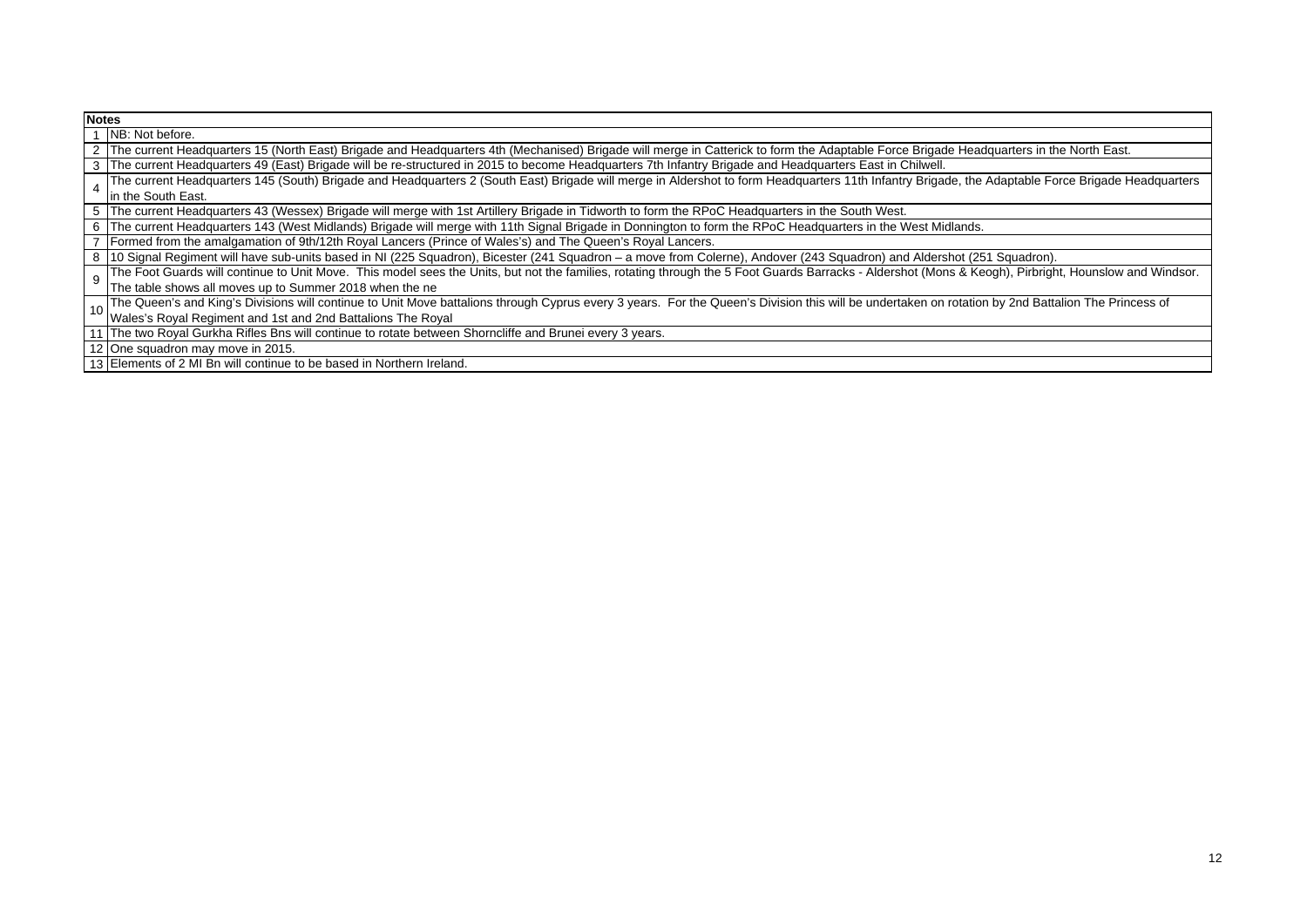## **REGULAR ARMY BASING PLAN - 5 MAR 13 SORTED BY FUTURE LOCATION A-Z**

| Army 2020 Name                                                             |                        | <b>Current Location</b>        | <b>Current Location</b>     | <b>Future Location</b>      | <b>Future Location</b>  | <b>Estimated</b> | <b>Notes</b>    |
|----------------------------------------------------------------------------|------------------------|--------------------------------|-----------------------------|-----------------------------|-------------------------|------------------|-----------------|
|                                                                            | <b>Unit Size</b>       |                                | Constituency                |                             | Constituency            | <b>Move Date</b> |                 |
| 4 Close Support Logistic Regiment The Royal Logistic Corps                 | <b>Maior Unit</b>      | Abinadon                       | Wantage                     | <b>Abingdon</b>             | Wantage                 | No Change        |                 |
| 27 Theatre Logistic Regiment The Royal Logistic Corps                      | Major Unit Aldershot   |                                | Aldershot                   | Abingdon                    | Wantage                 | NB 2014          |                 |
| $3^{\text{rd}}$<br><b>Regiment Royal Horse Artillery</b>                   | Major Unit Hohne       |                                | Germany                     | <b>Albemarle</b>            | Hexham                  | 2015             |                 |
| Headquarters Support Command                                               | $2*$ HQ                | Aldershot                      | Aldershot                   | <b>Aldershot</b>            | Aldershot               | No Change        |                 |
| Headquarters 101 Logistic Brigade                                          | $1*$ HQ                | Aldershot                      | Aldershot                   | Aldershot                   | Aldershot               | No Change        |                 |
| Headquarters 11 <sup>th</sup> Infantry Brigade and Headquarters South East | $1*$ HQ                | Aldershot                      | Aldershot                   | <b>Aldershot</b>            | Aldershot               | No Change        | 4               |
| Headquarters 11 <sup>th</sup> Infantry Brigade and Headquarters South East | $1*$ HQ                | Shorncliffe                    | Folkestone & Hythe          | <b>Aldershot</b>            | Aldershot               | 2014             | 4               |
| <b>Battalion The Rifles</b>                                                | Major Unit Bulford     |                                | <b>Devizes</b>              | <b>Aldershot</b>            | Aldershot               | 2015             |                 |
| 3 Close Support Logistic Regiment The Royal Logistic Corps                 | Major Unit Abingdon    |                                | Wantage                     | Aldershot                   | Aldershot               | NB 2014          |                 |
| 10 The Queen's Own Gurkha Logistic Regiment                                | Major Unit Aldershot   |                                | Aldershot                   | Aldershot                   | Aldershot               | No Change        |                 |
| 4 Armoured Medical Regiment                                                | Maior Unit Aldershot   |                                | Aldershot                   | <b>Aldershot</b>            | Aldershot               | No Change        |                 |
| 22 Field Hospital                                                          | Major Unit Aldershot   |                                | Aldershot                   | <b>Aldershot</b>            | Aldershot               | No Change        |                 |
| Regiment Royal Military Police                                             | Maior Unit Aldershot   |                                | Aldershot                   | <b>Aldershot</b>            | Aldershot               | No Change        |                 |
| <b>Battalion Grenadier Guards</b>                                          |                        | Major Unit   Aldershot (Lille) | Aldershot                   | Aldershot (Keogh) Aldershot |                         | 2015             | 9               |
| <b>Battalion Scots Guards</b>                                              | Major Unit Catterick   |                                | Richmond (Yorks)            | <b>Aldershot (Mons)</b>     | Aldershot               | 2015             | 9               |
| Headquarters 1 <sup>st</sup> Military Police Brigade                       | $1*HO$                 | New organisation               | N/A                         | Andover                     | North West Hampshire    | No Change        |                 |
| 2 <sup>nd</sup> Battalion The Rifles                                       | Major Unit Ballykinler |                                | Down South                  | <b>Ballykinler</b>          | Down South              | No Change        |                 |
| Battalion The Royal Regiment of Scotland                                   | Major Unit Edinburgh   |                                | <b>Edinburgh South West</b> | <b>Belfast</b>              | <b>Belfast East</b>     | 2014             |                 |
| 5 Regiment Army Air Corps                                                  | Maior Unit Belfast     |                                | <b>Belfast East</b>         | <b>Belfast</b>              | <b>Belfast East</b>     | No Change        |                 |
| Close Support Logistic Regiment The Royal Logistic Corps                   | Major Unit Gütersloh   |                                | Germany                     | <b>Bicester</b>             | Banbury                 | 2016             | 12              |
| 15 <sup>th</sup> Signal Regiment (Information Systems)                     | Major Unit Blandford   |                                | North Dorset                | <b>Blandford</b>            | <b>North Dorset</b>     | No Change        |                 |
| 30 <sup>th</sup> Signal Regiment                                           | Major Unit Bramcote    |                                | Nuneaton                    | <b>Bramcote</b>             | Nuneaton                | No Change        |                 |
| Headquarters 160 <sup>th</sup> Infantry Brigade and Headquarters Wales     | $1*$ HQ                | <b>Brecon</b>                  | Brecon & Radnorshire        | <b>Brecon</b>               | Brecon & Radnorshire    | No Change        |                 |
| 1 <sup>st</sup> Battalion The Roval Gurkha Rifles                          |                        | Major Unit Shorncliffe         | Folkestone & Hythe          | <b>Brunei</b>               | Brunei                  | 2013             | 11              |
| Headquarters 3 <sup>rd</sup> (United Kingdom) Division                     | $2*$ HQ                | <b>Bulford</b>                 | <b>Devizes</b>              | <b>Bulford</b>              | <b>Devizes</b>          | No Change        |                 |
| Headquarters 12 <sup>th</sup> Armoured Infantry Brigade                    | $1*$ HQ                | <b>Bulford</b>                 | <b>Devizes</b>              | <b>Bulford</b>              | <b>Devizes</b>          | No Change        |                 |
| Headquarters 20 <sup>th</sup> Armoured Infantry Brigade                    | $1*$ HQ                | Sennelager                     | Germany                     | <b>Bulford</b>              | <b>Devizes</b>          | NB 2017          |                 |
| 3 <sup>rd</sup> Signal Regiment                                            | Major Unit Bulford     |                                | Devizes                     | <b>Bulford</b>              | Devizes                 | No Change        |                 |
| Battalion The Princess of Wales's Royal Regiment                           | Maior Unit Paderborn   |                                | Germany                     | <b>Bulford</b>              | <b>Devizes</b>          | NB 2017          | 10 <sup>°</sup> |
| <b>Battalion The Mercian Regiment</b>                                      | Maior Unit Catterick   |                                | <b>Richmond (Yorks)</b>     | <b>Bulford</b>              | <b>Devizes</b>          | 2014             |                 |
| <b>Battalion The Rifles</b>                                                | Maior Unit Paderborn   |                                | Germany                     | <b>Bulford</b>              | <b>Devizes</b>          | NB 2016          |                 |
| $3^{\mathsf{rc}}$<br><b>Regiment Royal Military Police</b>                 | Maior Unit Bulford     |                                | Devizes                     | <b>Bulford</b>              | Devizes                 | No Change        |                 |
| Special Investigation Branch Regiment Royal Military Police                | Major Unit Bulford     |                                | Devizes                     | <b>Bulford</b>              | Devizes                 | No Change        |                 |
| 4 Military Intelligence Battalion                                          | Major Unit Bulford     |                                | <b>Devizes</b>              | <b>Bulford</b>              | <b>Devizes</b>          | No Change        |                 |
| Headquarters 4 <sup>th</sup> Infantry Brigade and Headquarters North East  | $1*$ HQ                | Catterick                      | Richmond (Yorks)            | <b>Catterick</b>            | <b>Richmond (Yorks)</b> | No Change        | $\overline{2}$  |
| Headquarters 4 <sup>th</sup> Infantry Brigade and Headquarters North East  | $1*$ HQ                | York                           | <b>York Outer</b>           | <b>Catterick</b>            | Richmond (Yorks)        | NB 2014          | 2               |
| The Royal Dragoon Guards                                                   | Major Unit Catterick   |                                | Richmond (Yorks)            | <b>Catterick</b>            | <b>Richmond (Yorks)</b> | No Change        |                 |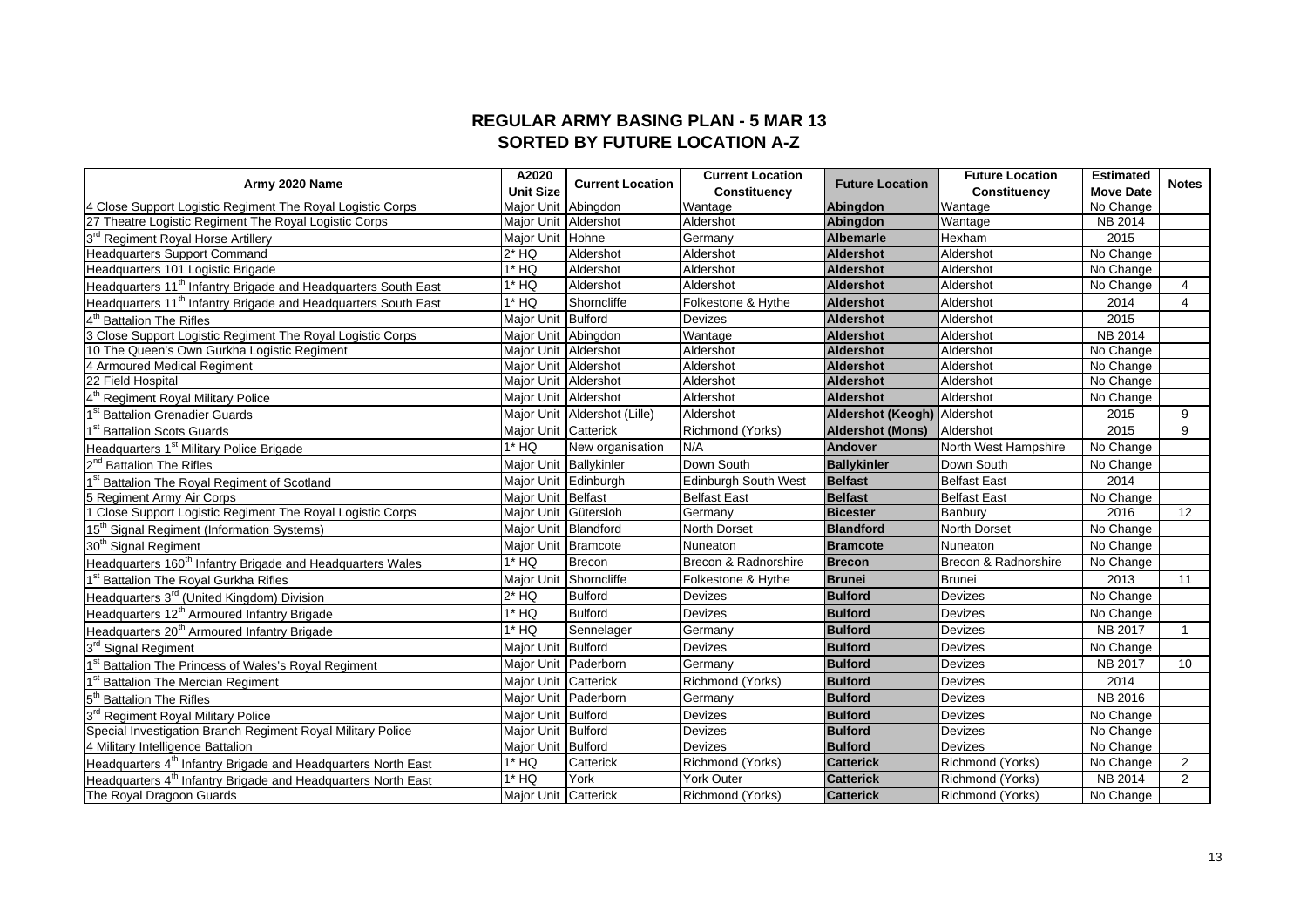| Army 2020 Name                                                              | A2020                  | <b>Current Location</b>   | <b>Current Location</b> | <b>Future Location</b> | <b>Future Location</b>      | <b>Estimated</b> | <b>Notes</b>   |
|-----------------------------------------------------------------------------|------------------------|---------------------------|-------------------------|------------------------|-----------------------------|------------------|----------------|
|                                                                             | <b>Unit Size</b>       |                           | <b>Constituency</b>     |                        | Constituency                | <b>Move Date</b> |                |
| The Royal Lancers                                                           | Major Unit             | Catterick                 | Richmond (Yorks)        | <b>Catterick</b>       | Richmond (Yorks)            | No Change        | 7              |
| The Royal Lancers                                                           | Major Unit Hohne       |                           | Germany                 | <b>Catterick</b>       | Richmond (Yorks)            | 2015             | $\overline{7}$ |
| The Light Dragoons                                                          |                        | Major Unit Swanton Morley | <b>Mid Norfolk</b>      | <b>Catterick</b>       | Richmond (Yorks)            | 2015             |                |
| 5 <sup>th</sup> Regiment Royal Artillery                                    | Major Unit Catterick   |                           | Richmond (Yorks)        | <b>Catterick</b>       | Richmond (Yorks)            | No Change        |                |
| 21 Engineer Regiment                                                        | Major Unit Ripon       |                           | Skipton & Ripon         | <b>Catterick</b>       | Richmond (Yorks)            | NB 2017          |                |
| 32 Engineer Regiment                                                        | Major Unit Hohne       |                           | Germany                 | <b>Catterick</b>       | Richmond (Yorks)            | 2015             |                |
| 4 <sup>th</sup> Battalion The Royal Regiment of Scotland                    |                        | Major Unit Fallingbostel  | Germany                 | <b>Catterick</b>       | Richmond (Yorks)            | 2015             |                |
| 1 <sup>st</sup> Battalion The Duke of Lancaster's Regiment                  | Major Unit Catterick   |                           | Richmond (Yorks)        | <b>Catterick</b>       | Richmond (Yorks)            | No Change        | 10             |
| 1 Close Support Battalion Royal Electrical and Mechanical Engineers         | Maior Unit   Catterick |                           | Richmond (Yorks)        | <b>Catterick</b>       | Richmond (Yorks)            | No Change        |                |
| 1 <sup>st</sup> Regiment Royal Military Police                              | Major Unit Herford     |                           | Germany                 | <b>Catterick</b>       | Richmond (Yorks)            | NB 2015          |                |
| 1 Military Intelligence Battalion                                           | Major Unit Elmpt       |                           | Germany                 | <b>Catterick</b>       | Richmond (Yorks)            | 2015             |                |
| 1 <sup>st</sup> Battalion The Rifles                                        | Major Unit Chepstow    |                           | Forest of Dean          | <b>Chepstow</b>        | Forest of Dean              | No Change        |                |
| 2 <sup>nd</sup> Battalion The Mercian Regiment                              | Major Unit Belfast     |                           | <b>Belfast East</b>     | <b>Chester</b>         | City of Chester             | 2014             |                |
| Defence Human Intelligence Unit                                             |                        | Minor Unit Chicksands     | Mid Bedfordshire        | <b>Chicksands</b>      | Mid Bedfordshire            | No Change        |                |
| Headquarters 7 <sup>th</sup> Infantry Brigade and Headquarters East         | $1*$ HQ                | Chilwell                  | <b>Broxtowe</b>         | <b>Chilwell</b>        | <b>Broxtowe</b>             | No Change        | 3              |
| 62 Works Group Royal Engineers                                              | Major Unit Chilwell    |                           | <b>Broxtowe</b>         | <b>Chilwell</b>        | <b>Broxtowe</b>             | No Change        |                |
| 63 Works Group Royal Engineers                                              | Major Unit Chilwell    |                           | <b>Broxtowe</b>         | <b>Chilwell</b>        | <b>Broxtowe</b>             | No Change        |                |
| 64 Works Group Royal Engineers                                              | Major Unit Chilwell    |                           | <b>Broxtowe</b>         | <b>Chilwell</b>        | <b>Broxtowe</b>             | No Change        |                |
| 66 Works Group Royal Engineers                                              | Major Unit Chilwell    |                           | <b>Broxtowe</b>         | <b>Chilwell</b>        | <b>Broxtowe</b>             | No Change        |                |
| 59 Independent Commando Squadron Royal Engineers                            | Major Unit Chivenor    |                           | North Devon             | <b>Chivenor</b>        | North Devon                 | No Change        |                |
| Headquarters 16 Air Assault Brigade                                         | $1*HO$                 | Colchester                | Colchester              | <b>Colchester</b>      | Colchester                  | No Change        |                |
| 7 <sup>th</sup> Parachute Regiment Royal Horse Artillery                    | Major Unit Colchester  |                           | Colchester              | <b>Colchester</b>      | Colchester                  | No Change        |                |
| 216 (Air Assault) Signal Squadron                                           | Minor Unit Colchester  |                           | Colchester              | <b>Colchester</b>      | Colchester                  | No Change        |                |
| 2 <sup>nd</sup> Battalion The Parachute Regiment                            | Major Unit Colchester  |                           | Colchester              | <b>Colchester</b>      | Colchester                  | No Change        |                |
| 3rd Battalion The Parachute Regiment                                        | Major Unit Colchester  |                           | Colchester              | <b>Colchester</b>      | Colchester                  | No Change        |                |
| 13 Air Assault Support Regiment The Royal Logistic Corps                    | Major Unit Colchester  |                           | Colchester              | <b>Colchester</b>      | Colchester                  | No Change        |                |
| 16 Close Support Medical Regiment                                           |                        | Major Unit Colchester     | Colchester              | <b>Colchester</b>      | Colchester                  | No Change        |                |
| Military Provost Staff Unit                                                 | Minor Unit Colchester  |                           | Colchester              | <b>Colchester</b>      | Colchester                  | No Change        |                |
| 21 <sup>st</sup> Signal Regiment                                            | Major Unit Colerne     |                           | North Wiltshire         | <b>Colerne</b>         | North Wiltshire             | No Change        |                |
| 10 <sup>th</sup> Signal Regiment                                            | Major Unit Corsham     |                           | North Wiltshire         | <b>Corsham</b>         | <b>North Wiltshire</b>      | No Change        | 8              |
| 2 <sup>nd</sup> Battalion The Royal Anglian Regiment                        |                        | Maior Unit Cottesmore     | <b>Rutland Melton</b>   | <b>Cottesmore</b>      | <b>Rutland Melton</b>       | No Change        | 10             |
| 7 Force Logistic Regiment The Royal Logistic Corps                          | Major Unit Bielefeld   |                           | Germany                 | <b>Cottesmore</b>      | <b>Rutland Melton</b>       | 2013             |                |
| 5 FS Battalion Royal Electrical and Mechanical Engineers                    | Major Unit Tidworth    |                           | Devizes                 | <b>Cottesmore</b>      | <b>Rutland Melton</b>       | NB 2015          |                |
| 2 <sup>nd</sup> Battalion The Princess of Wales's Royal Regiment            | Major Unit Woolwich    |                           | Greenwich & Woolwich    | <b>Cyprus</b>          | Cyprus                      | 2014             | 10             |
| 2 <sup>nd</sup> Battalion The Yorkshire Regiment                            | Major Unit Munster     |                           | Germany                 | <b>Cyprus</b>          | Cyprus                      | 2013             | 10             |
| 11 Explosive Ordnance Disposal Regiment The Royal Logistic Corps            | Major Unit Didcot      |                           | Wantage                 | <b>Didcot</b>          | Wantage                     | No Change        |                |
| 6 Force Logistic Regiment The Royal Logistic Corps                          | Major Unit Gütersloh   |                           | Germany                 | <b>Dishforth</b>       | Skipton & Ripon             | NB 2016          |                |
| Headquarters 11 <sup>th</sup> Signal Brigade and Headquarters West Midlands | $1*$ HQ                | Donnington                | The Wrekin              | <b>Donnington</b>      | The Wrekin                  | No Change        | 6              |
| Headquarters 11 <sup>th</sup> Signal Brigade and Headquarters West Midlands | $1*$ HQ                | Shrewsburv                | Shrewsbury & Atcham     | <b>Donnington</b>      | The Wrekin                  | 2015             | 6              |
| 2 <sup>nd</sup> Battalion The Royal Regiment of Scotland                    | Major Unit   Edinburgh |                           | Midlothian              | Edinburgh              | Midlothian                  | No Change        |                |
| 5 <sup>th</sup> Battalion The Royal Regiment of Scotland                    |                        | Minor Unit Canterbury     | Canterbury              | Edinburgh              | <b>Edinburgh South West</b> | 2014             |                |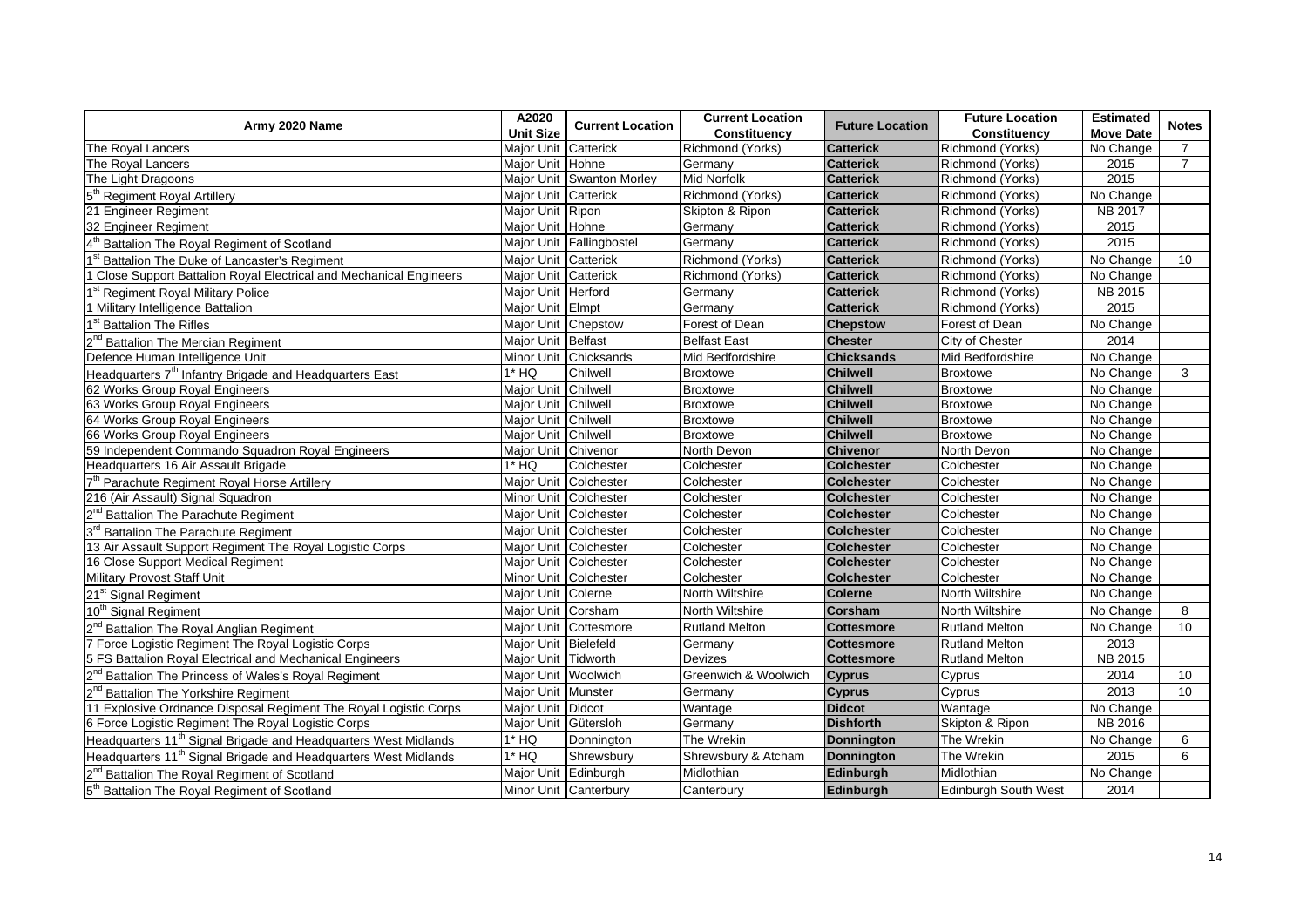| Army 2020 Name                                                             | A2020<br><b>Unit Size</b> | <b>Current Location</b>     | <b>Current Location</b><br><b>Constituency</b> | <b>Future Location</b>        | <b>Future Location</b><br>Constituency | <b>Estimated</b><br><b>Move Date</b> | <b>Notes</b> |
|----------------------------------------------------------------------------|---------------------------|-----------------------------|------------------------------------------------|-------------------------------|----------------------------------------|--------------------------------------|--------------|
| 3rd Battalion The Rifles                                                   | Major Unit                | Edinburgh<br>(Redford)      | <b>Edinburgh South West</b>                    | Edinburgh<br>(Dreghorn)       | Edinburgh South West                   | 2014                                 |              |
| Headquarters 51 <sup>st</sup> Infantry Brigade and Headquarters Scotland   | 1* HQ                     | Stirling                    | <b>Stirling County</b>                         | <b>Edinburgh</b><br>(Redford) | Edinburgh South West                   | <b>NB 2014</b>                       |              |
| 3 <sup>rd</sup> Battalion The Royal Regiment of Scotland                   |                           | Major Unit Fort George      | Inverness                                      | <b>Fort George</b>            | Inverness                              | No Change                            |              |
| 33 Field Hospital                                                          | Major Unit Gosport        |                             | Gosport                                        | <b>Gosport</b>                | Gosport                                | No Change                            |              |
| Headquarters 102 Logistic Brigade                                          | $1*$ HQ                   | Gütersloh                   | Germany                                        | Grantham                      | Grantham & Stamford                    | NB 2015                              |              |
| Military Stabilisation Support Group                                       | Minor Unit Larkhill       |                             | Devizes                                        | <b>Hermitage</b>              | Newbury                                | NB 2014                              |              |
| <b>Military Stabilisation Support Group</b>                                | Minor Unit Minley         |                             | Aldershot                                      | Hermitage                     | Newbury                                | NB 2014                              |              |
| and Intelligence Fusion Centre                                             | Minor Unit Bulford        |                             | <b>Devizes</b>                                 | Hermitage                     | Newbury                                | <b>NB 2015</b>                       |              |
| Defence Cultural Specialist Unit                                           | Minor Unit Henlow         |                             | Mid Bedfordshire                               | Hermitage                     | Newbury                                | NB 2014                              |              |
| 15 Psychological Operations Group                                          |                           | Minor Unit Chicksands       | Mid Bedfordshire                               | Hermitage                     | Newbury                                | <b>NB 2014</b>                       |              |
| 1 <sup>st</sup> Battalion Irish Guards                                     |                           | Major Unit Aldershot (Mons) | Aldershot                                      | <b>Hounslow</b>               | Feltham & Heston                       | 2015                                 | 9            |
| 9 Theatre Logistic Regiment The Royal Logistic Corps                       |                           | Major Unit Hullavington     | North Wiltshire                                | <b>Hullavington</b>           | North Wiltshire                        | No Change                            |              |
| The Household Cavalry Mounted Regiment                                     |                           | Major Unit Hyde Park        | Cities of London &<br>Westminster              | <b>Hyde Park</b>              | Cities of London &<br>Westminster      | No Change                            |              |
| Headquarters 1 <sup>st</sup> Signal Brigade                                | $1*$ HQ                   | Innsworth                   | Tewkesbury                                     | Innsworth                     | Tewkesbury                             | No Change                            |              |
| 39 Engineer Regiment                                                       | Major Unit Kinloss        |                             | Moray                                          | <b>Kinloss</b>                | Moray                                  | No Change                            |              |
| 1 <sup>st</sup> Regiment Royal Horse Artillery                             | Major Unit Tidworth       |                             | <b>Devizes</b>                                 | Larkhill                      | Devizes                                | NB 2017                              |              |
| 19 <sup>th</sup> Regiment Royal Artillery                                  | Major Unit Tidworth       |                             | <b>Devizes</b>                                 | Larkhill                      | Devizes                                | NB 2017                              |              |
| 26 <sup>th</sup> Regiment Royal Artillery                                  | Major Unit Gütersloh      |                             | Germany                                        | Larkhill                      | Devizes                                | NB 2017                              |              |
| 32 <sup>nd</sup> Regiment Royal Artillery                                  | Major Unit Larkhill       |                             | <b>Devizes</b>                                 | Larkhill                      | Devizes                                | No Change                            |              |
| 47 <sup>th</sup> Regiment Royal Artillery                                  |                           | Major Unit Thorney Island   | Chichester                                     | Larkhill                      | <b>Devizes</b>                         | 2013-4                               |              |
| The Royal Scots Dragoon Guards (Carabiniers and Greys)                     |                           | Major Unit Fallingbostel    | Germany                                        | Leuchars                      | North East Fife                        | 2015                                 |              |
| 2 Close Support Battalion Royal Electrical and Mechanical Engineers        |                           | Major Unit Fallingbostel    | Germany                                        | Leuchars                      | North East Fife                        | NB 2015                              |              |
| Headquarters 38 <sup>th</sup> Irish Brigade                                | $1*$ HQ                   | Lisburn                     | Lagan Valley                                   | Lisburn                       | Lagan Valley                           | No Change                            |              |
| <b>Headquarters London District</b>                                        | $2*$ HQ                   | London                      | Cities of London &<br>Westminster              | <b>London</b>                 | Cities of London &<br>Westminster      | No Change                            |              |
| Special Operations Unit Royal Military Police                              |                           | Minor Unit New organisation | N/A                                            | Longmoor                      | East Hampshire                         | No Change                            |              |
| 36 Engineer Regiment                                                       |                           | Major Unit Maidstone        | Maidstone & Weald                              | <b>Maidstone</b>              | Maidstone & Weald                      | No Change                            |              |
| 17 Port & Maritime Regiment The Royal Logistic Corps                       |                           | Major Unit Marchwood        | <b>New Forest East</b>                         | <b>Marchwood</b>              | New Forest East                        | No Change                            |              |
| Headquarters 8 Engineer Brigade                                            | $1*$ HQ                   | Upavon                      | Devizes                                        | <b>Minley</b>                 | Aldershot                              | NB 2014                              |              |
| 2 Medical Regiment                                                         | Maior Unit Hohne          |                             | Germany                                        | <b>N</b> Luffenham            | <b>Rutland Melton</b>                  | 2015                                 |              |
| 1 Military Working Dogs Regiment (Royal Army Veterinary Corps)             |                           | Major Unit Sennelager       | Germany                                        | <b>N</b> Luffenham            | <b>Rutland Melton</b>                  | 2015                                 |              |
| 1 <sup>st</sup> Battalion The Parachute Regiment                           |                           | Major Unit No Change        | N/A                                            | <b>No Change</b>              | N/A                                    | No Change                            |              |
| 22 Engineer Regiment                                                       |                           | Maior Unit Perham Down      | <b>Devizes</b>                                 | <b>Perham Down</b>            | Devizes                                | No Change                            |              |
| 26 Engineer Regiment                                                       |                           | Major Unit Perham Down      | <b>Devizes</b>                                 | <b>Perham Down</b>            | Devizes                                | No Change                            |              |
| 35 Engineer Regiment                                                       |                           | Major Unit Paderborn        | Germany                                        | <b>Perham Down</b>            | Devizes                                | NB 2017                              |              |
| 1 <sup>st</sup> Battalion Welsh Guards                                     | Major Unit Hounslow       |                             | Feltham & Heston                               | <b>Pirbright</b>              | Woking                                 | NB summer<br>2013                    | 9            |
| 29 <sup>th</sup> Commando Regiment Royal Artillery                         | Major Unit Plymouth       |                             | City of Plymouth                               | Plymouth                      | City of Plymouth                       | No Change                            |              |
| Headquarters 42 <sup>nd</sup> Infantry Brigade and Headquarters North West | $1*$ HQ                   | Preston                     | Fylde                                          | <b>Preston</b>                | Fylde                                  | No Change                            |              |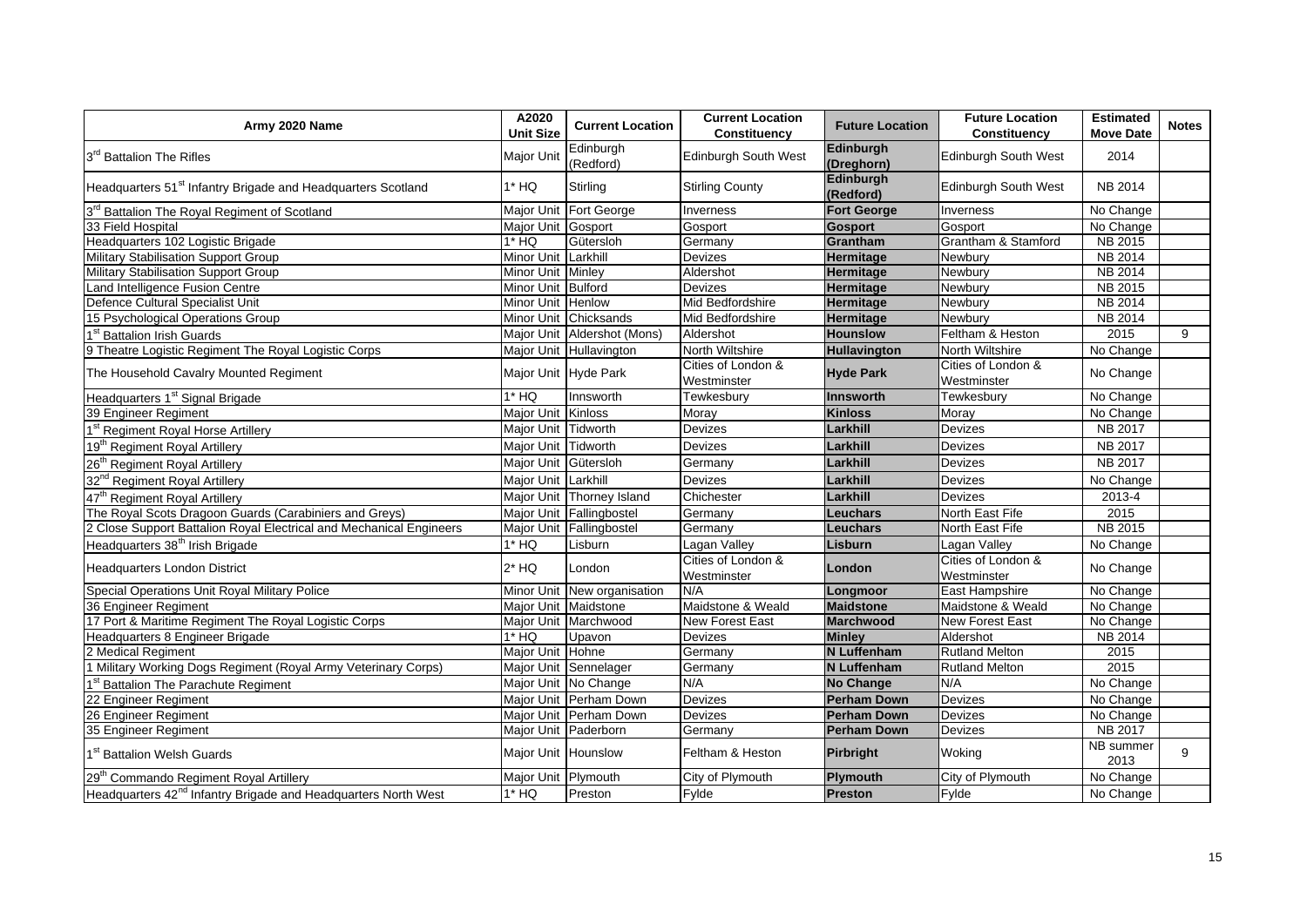| Army 2020 Name                                                                  | A2020                | <b>Current Location</b>    | <b>Current Location</b>                      | <b>Future Location</b> | <b>Future Location</b>             | <b>Estimated</b> | <b>Notes</b> |
|---------------------------------------------------------------------------------|----------------------|----------------------------|----------------------------------------------|------------------------|------------------------------------|------------------|--------------|
|                                                                                 | <b>Unit Size</b>     |                            | Constituency                                 |                        | <b>Constituency</b>                | <b>Move Date</b> |              |
| 3 Medical Regiment                                                              | Major Unit Catterick |                            | Richmond (Yorks)                             | <b>Preston</b>         | Wyre & Preston North               | 2014             |              |
| 42 Engineer Regiment (Geographic)                                               | Major Unit Hermitage |                            | Newbury                                      | <b>RAF Wyton</b>       | North West<br>Cambridgeshire       | 2014             |              |
| 2 <sup>nd</sup> Battalion The Royal Gurkha Rifles                               | Major Unit Brunei    |                            | <b>Brunei</b>                                | Shorncliffe            | Folkestone & Hythe                 | 2013             | 11           |
| Headquarters 104 Logistic Support Brigade                                       | $1*$ HQ              | South Cerney               | Cotswold                                     | <b>South Cerney</b>    | Cotswold                           | No Change        |              |
| 29 Postal Courier & Movement Regiment The Royal Logistic Corps                  |                      | Major Unit South Cerney    | Cotswold                                     | <b>South Cerney</b>    | Cotswold                           | No Change        |              |
| 14 <sup>th</sup> Signal Regiment (Electronic Warfare)                           | Major Unit Brawdy    |                            | Preseli Pembrokeshire                        | <b>St Athan</b>        | Vale of Glamorgan                  | <b>NB 2018</b>   |              |
| 1 <sup>st</sup> Signal Regiment                                                 | Major Unit Herford   |                            | Germany                                      | <b>Stafford</b>        | Stafford                           | 2015             |              |
| 16 <sup>th</sup> Signal Regiment                                                | Major Unit Elmpt     |                            | Germany                                      | <b>Stafford</b>        | Stafford                           | 2015             |              |
| 22 <sup>nd</sup> Signal Regiment                                                | Major Unit Stafford  |                            | Stafford                                     | <b>Stafford</b>        | Stafford                           | No Change        |              |
| Headquarters 2 Medical Brigade                                                  | $1*$ HQ              | Strensall                  | Ryedale                                      | <b>Strensall</b>       | Ryedale                            | No Change        |              |
| 34 Field Hospital                                                               | Major Unit Strensall |                            | Ryedale                                      | <b>Strensall</b>       | Ryedale                            | No Change        |              |
| 1 <sup>st</sup> The Queen's Dragoon Guards                                      |                      | Major Unit Sennelager      | Germany                                      | <b>Swanton Morley</b>  | <b>Mid Norfolk</b>                 | 2015             |              |
| 1 <sup>st</sup> Battalion The Royal Irish Regiment                              | Major Unit Tern Hill |                            | North Shropshire                             | <b>Tern Hill</b>       | North Shropshire                   | No Change        |              |
| 12 <sup>th</sup> Regiment Royal Artillery                                       | Maior Unit           | Thorney Island             | Chichester                                   | <b>Thorney Island</b>  | Chichester                         | No Change        |              |
| 16 <sup>th</sup> Regiment Royal Artillery                                       |                      | Major Unit North Luffenham | <b>Rutland Melton</b>                        | <b>Thorney Island</b>  | Chichester                         | 2014             |              |
| Headquarters 1 <sup>st</sup> Armoured Infantry Brigade                          | $1*$ HQ              | Tidworth                   | Devizes                                      | <b>Tidworth</b>        | Devizes                            | No Change        |              |
| Headquarters 1 <sup>st</sup> Artillery Brigade and Headquarters South West      | $1*$ HQ              | Upavon                     | Devizes                                      | <b>Tidworth</b>        | Devizes                            | NB 2014          | 5            |
| Headquarters 1 <sup>st</sup> Artillery Brigade and Headquarters South West      | $1*$ HQ              | <b>Tidworth</b>            | <b>Devizes</b>                               | <b>Tidworth</b>        | Devizes                            | No Change        | 5            |
| The Queen's Royal Hussars (Queen's Own and Royal Irish)                         |                      | Major Unit Sennelager      | Germany                                      | <b>Tidworth</b>        | Devizes                            | NB 2017          |              |
| The King's Royal Hussars                                                        | Major Unit           | Tidworth                   | <b>Devizes</b>                               | <b>Tidworth</b>        | Devizes                            | No Change        |              |
| <b>Royal Tank Regiment</b>                                                      | Major Unit Tidworth  |                            | <b>Devizes</b>                               | <b>Tidworth</b>        | Devizes                            | No Change        |              |
| Royal Tank Regiment                                                             | Major Unit Honington |                            | <b>Bury St Edmunds</b>                       | <b>Tidworth</b>        | Devizes                            | 2014             |              |
| 1 <sup>st</sup> Battalion The Royal Regiment of Fusiliers                       | Major Unit Tidworth  |                            | Devizes                                      | <b>Tidworth</b>        | Devizes                            | No Change        |              |
| 1 <sup>st</sup> Battalion The Royal Welsh                                       | Major Unit Tidworth  |                            | <b>Devizes</b>                               | <b>Tidworth</b>        | Devizes                            | No Change        |              |
| 1 Armoured Medical Regiment                                                     |                      | Major Unit Sennelager      | Germany                                      | <b>Tidworth</b>        | Devizes                            | <b>NB 2017</b>   |              |
| 5 Armoured Medical Regiment                                                     | Major Unit Catterick |                            | Richmond (Yorks)                             | <b>Tidworth</b>        | Devizes                            | NB 2017          |              |
| 3 Armoured Close Support Battalion Royal Electrical and Mechanical<br>Engineers | Major Unit Paderborn |                            | Germany                                      | <b>Tidworth</b>        | Devizes                            | NB 2017          |              |
| 4 Armoured Close Support Battalion Royal Electrical and Mechanical<br>Engineers | Major Unit Tidworth  |                            | Devizes                                      | <b>Tidworth</b>        | Devizes                            | No Change        |              |
| 6 Armoured Close Support Battalion Royal Electrical and Mechanical<br>Engineers | Major Unit Tidworth  |                            | Devizes                                      | <b>Tidworth</b>        | Devizes                            | No Change        |              |
| 4 <sup>th</sup> Regiment Royal Artillery                                        | Major Unit Topcliffe |                            | Vale of York                                 | <b>Topcliffe</b>       | Vale of York                       | No Change        |              |
| <b>Headquarters Force Troops</b>                                                | $2*$ HQ              | Upavon                     | Devizes                                      | <b>Upavon</b>          | Devizes                            | No Change        |              |
| Headquarters 1 Intelligence & Surveillance Brigade                              | 1* HQ                | Upavon                     | Devizes                                      | <b>Upavon</b>          | Devizes                            | No Change        |              |
| 2 Military Intelligence Battalion                                               | Major Unit Upavon    |                            | Devizes                                      | <b>Upavon</b>          | Devizes                            | No Change        | 13           |
| 1 <sup>st</sup> Battalion The Yorkshire Regiment                                |                      | Major Unit Warminster      | South West Wiltshire                         | Warminster             | South West Wiltshire               | No Change        | 10           |
| 3 Regiment Army Air Corps                                                       |                      | Major Unit Wattisham       | Bury St Edmunds / South<br>Suffolk           | Wattisham              | Bury St Edmunds / South<br>Suffolk | No Change        |              |
| 4 Regiment Army Air Corps                                                       |                      | Major Unit Wattisham       | Bury St Edmunds / South Wattisham<br>Suffolk |                        | Bury St Edmunds / South<br>Suffolk | No Change        |              |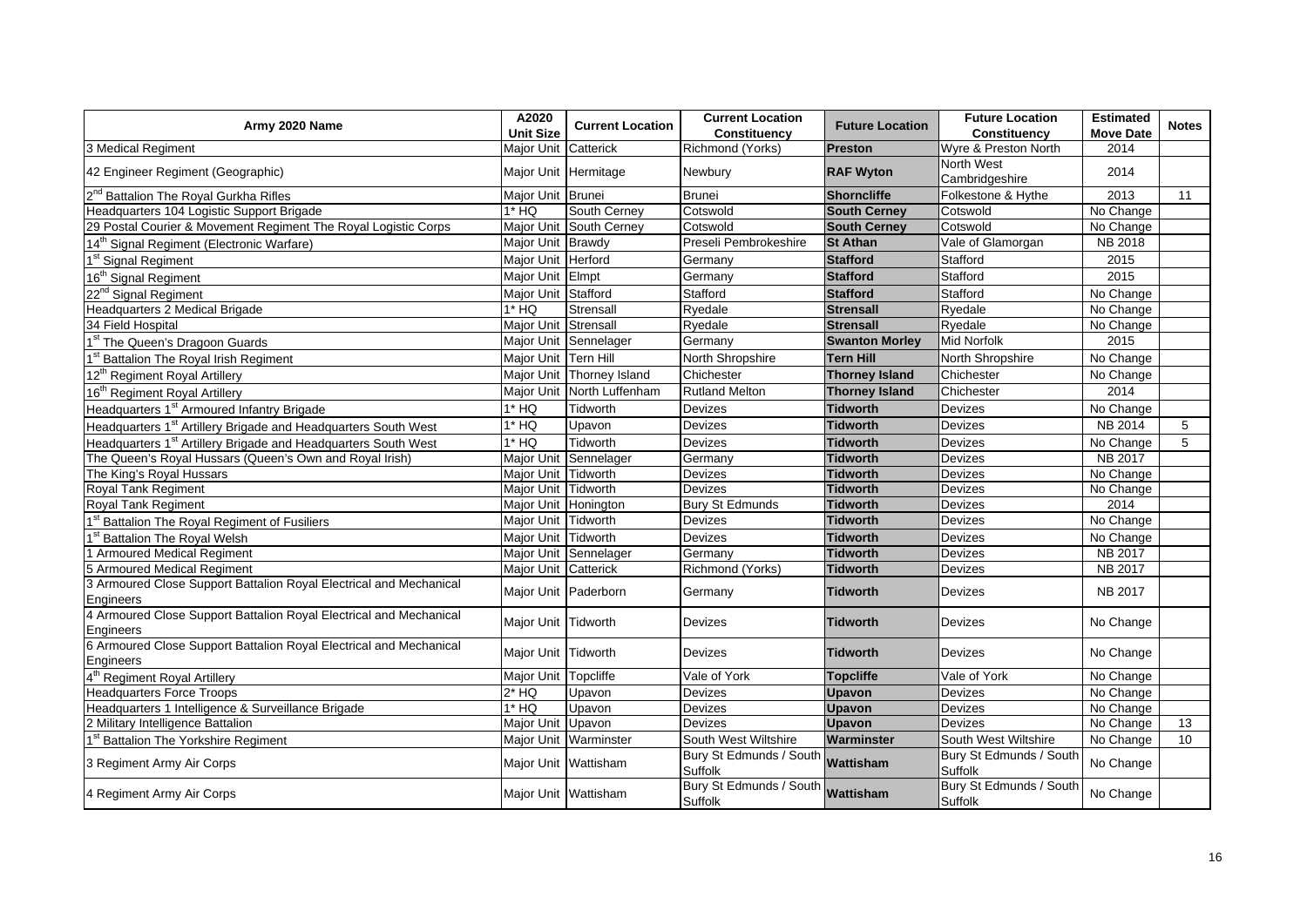| Army 2020 Name                                                    | A2020<br><b>Unit Size</b> | <b>Current Location</b>     | <b>Current Location</b><br>Constituency      | <b>Future Location</b> | <b>Future Location</b><br><b>Constituency</b> | <b>Estimated</b><br><b>Move Date</b> | <b>Notes</b>    |
|-------------------------------------------------------------------|---------------------------|-----------------------------|----------------------------------------------|------------------------|-----------------------------------------------|--------------------------------------|-----------------|
| 7 Air Assault Battalion Royal Electrical and Mechanical Engineers |                           | Major Unit   Wattisham      | Bury St Edmunds / South Wattisham<br>Suffolk |                        | Bury St Edmunds / South<br>Suffolk            | No Change                            |                 |
| 2 <sup>nd</sup> Battalion The Duke of Lancaster's Regiment        | Major Unit Weeton         |                             | Fylde                                        | <b>Weeton</b>          | Fylde                                         | No Change                            | 10              |
| Public Duties Incremental Companies                               |                           | Minor Unit   Wellington Bks | Cities of London &<br>Westminster            | <b>Wellington Bks</b>  | Cities of London &<br>Westminster             | No Change                            |                 |
| 33 Engineer Regiment (Explosive Ordnance Disposal)                | Major Unit Wimbish        |                             | Saffron Waldren                              | Wimbish                | Saffron Waldren                               | No Change                            |                 |
| 101 Engineer Regiment (Explosive Ordnance Disposal)               | Major Unit Wimbish        |                             | Saffron Waldren                              | Wimbish                | Saffron Waldren                               | No Change                            |                 |
| The Household Cavalry Regiment                                    | Major Unit Windsor        |                             | Windsor                                      | Windsor                | Windsor                                       | No Change                            |                 |
| 1 <sup>st</sup> Battalion Coldstream Guards                       | Major Unit Windsor        |                             | Windsor                                      | Windsor                | Windsor                                       | No Change                            | 9               |
| 20 Works Group Royal Engineers (Air Support)                      | Major Unit Wittering      |                             | North West<br>Cambridgeshire                 | Wittering              | North West<br>Cambridgeshire                  | No Change                            |                 |
| 23 Engineer Regiment (Air Assault)                                |                           | Major Unit Woodbridge       | <b>Suffolk Coastal</b>                       | Woodbridge             | <b>Suffolk Coastal</b>                        | No Change                            |                 |
| 1 <sup>st</sup> Battalion The Royal Anglian Regiment              | Major Unit Bulford        |                             | Devizes                                      | <b>Woolwich</b>        | Greenwich & Woolwich                          | 2014                                 | 10 <sup>°</sup> |
| I Regiment Army Air Corps                                         | Major Unit Gütersloh      |                             | Germany                                      | Yeovilton              | South Somerset                                | 2015-6                               |                 |
| 1 Regiment Army Air Corps                                         | Major Unit   Dishforth    |                             | Vale of York                                 | Yeovilton              | South Somerset                                | 2015-6                               |                 |
| Headquarters 1 <sup>st</sup> (United Kingdom) Division            | 2* HQ                     | <b>Herford</b>              | Germany                                      | York                   | <b>York Outer</b>                             | 2015                                 |                 |
| 2 <sup>nd</sup> Signal Regiment                                   | Major Unit York           |                             | <b>York Outer</b>                            | York                   | <b>York Outer</b>                             | No Change                            |                 |